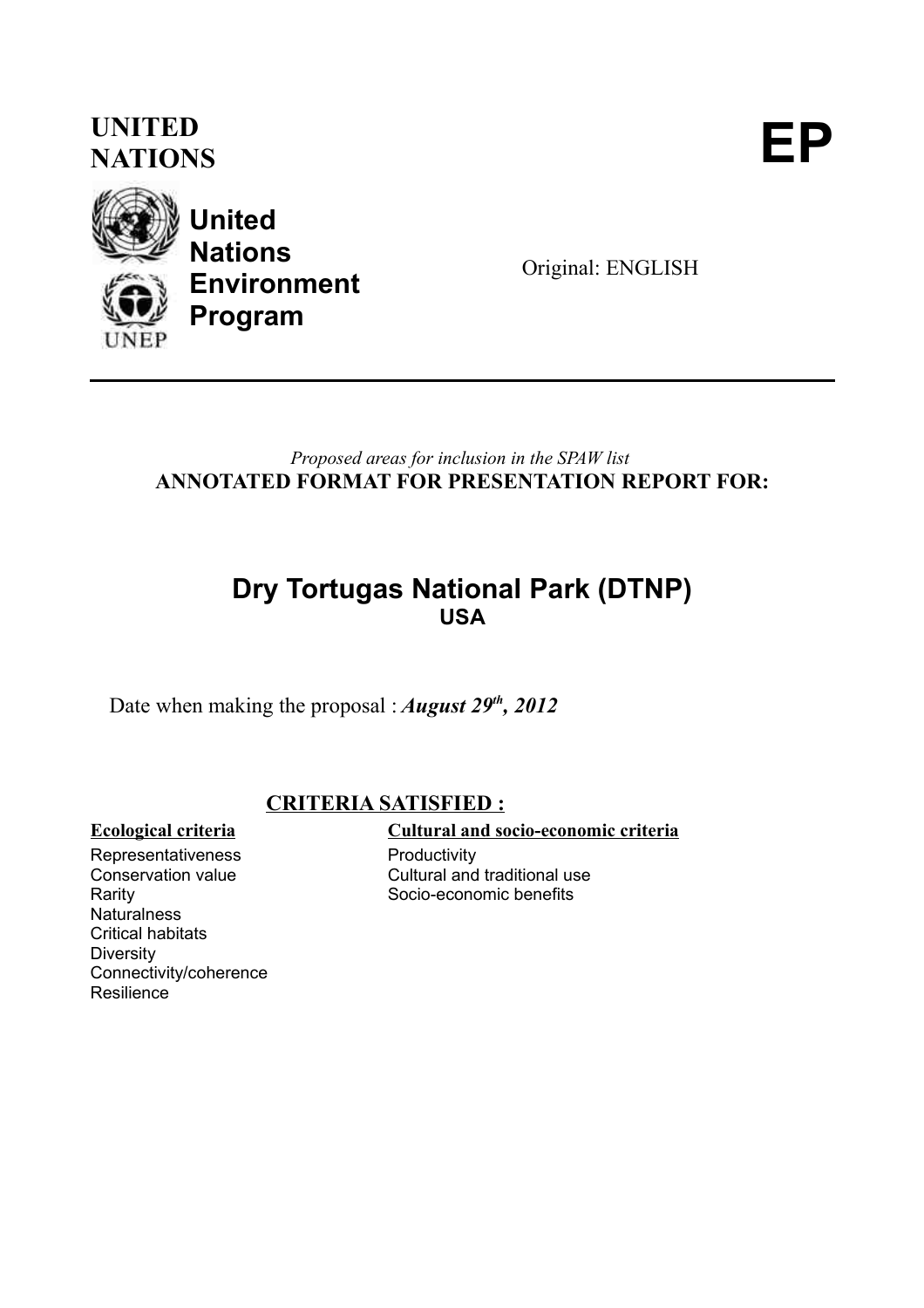## **Area name: Dry Tortugas National Park (DTNP)**

### **Country: USA**

### **Contacts**

| <b>Focal Point</b> | Last name: MORRISON<br>First name: Steve<br>Position: National Ocean Service, International Programs Office<br>Email: steve.morrison@noaa.gov<br>Phone: (301)713-3078-221 |
|--------------------|---------------------------------------------------------------------------------------------------------------------------------------------------------------------------|
| <b>Manager</b>     | Last name: Cliff<br>First name: McCreedy<br><b>Position: National Marine Protected Areas Center</b><br>Email: lauren.wenzel@noaa.gov<br>Phone: 202-513-7164               |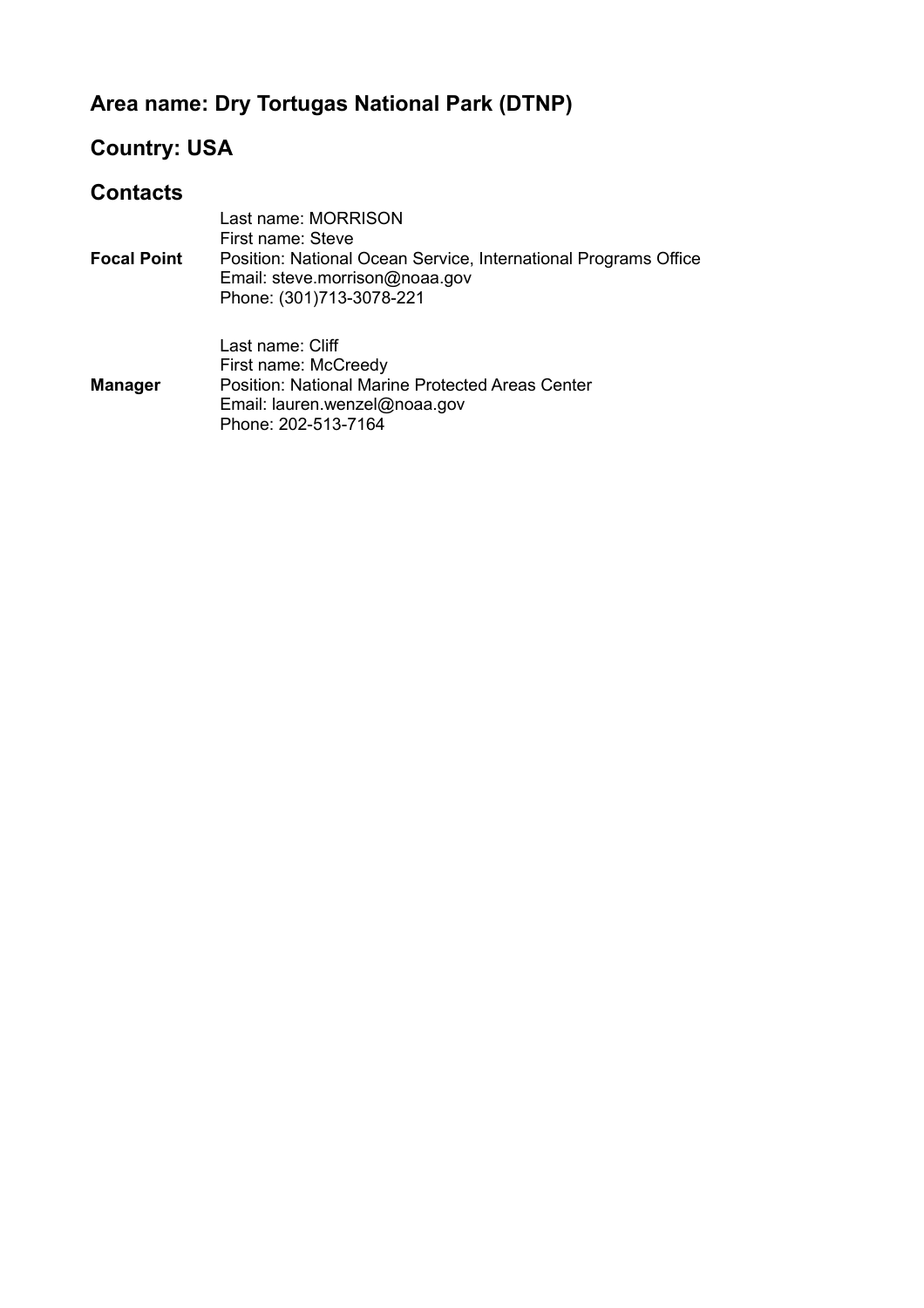## **SUMMARY**

Chapter 1 - IDENTIFICATION

- Chapter 2 EXECUTIVE SUMMARY
- Chapter 3 SITE DESCRIPTION
- Chapter 4 ECOLOGICAL CRITERIA
- Chapter 5 CULTURAL AND SOCIO-ECONOMIC CRITERIA
- Chapter 6 MANAGEMENT
- Chapter 7 MONITORING AND EVALUATION
- Chapter 8 STAKEHOLDERS
- Chapter 9 IMPLEMENTATION MECHANISM
- Chapter 10 OTHER RELEVANT INFORMATION

## **ANNEXED DOCUMENTS**

Corals Vertebrates and Vascular Plants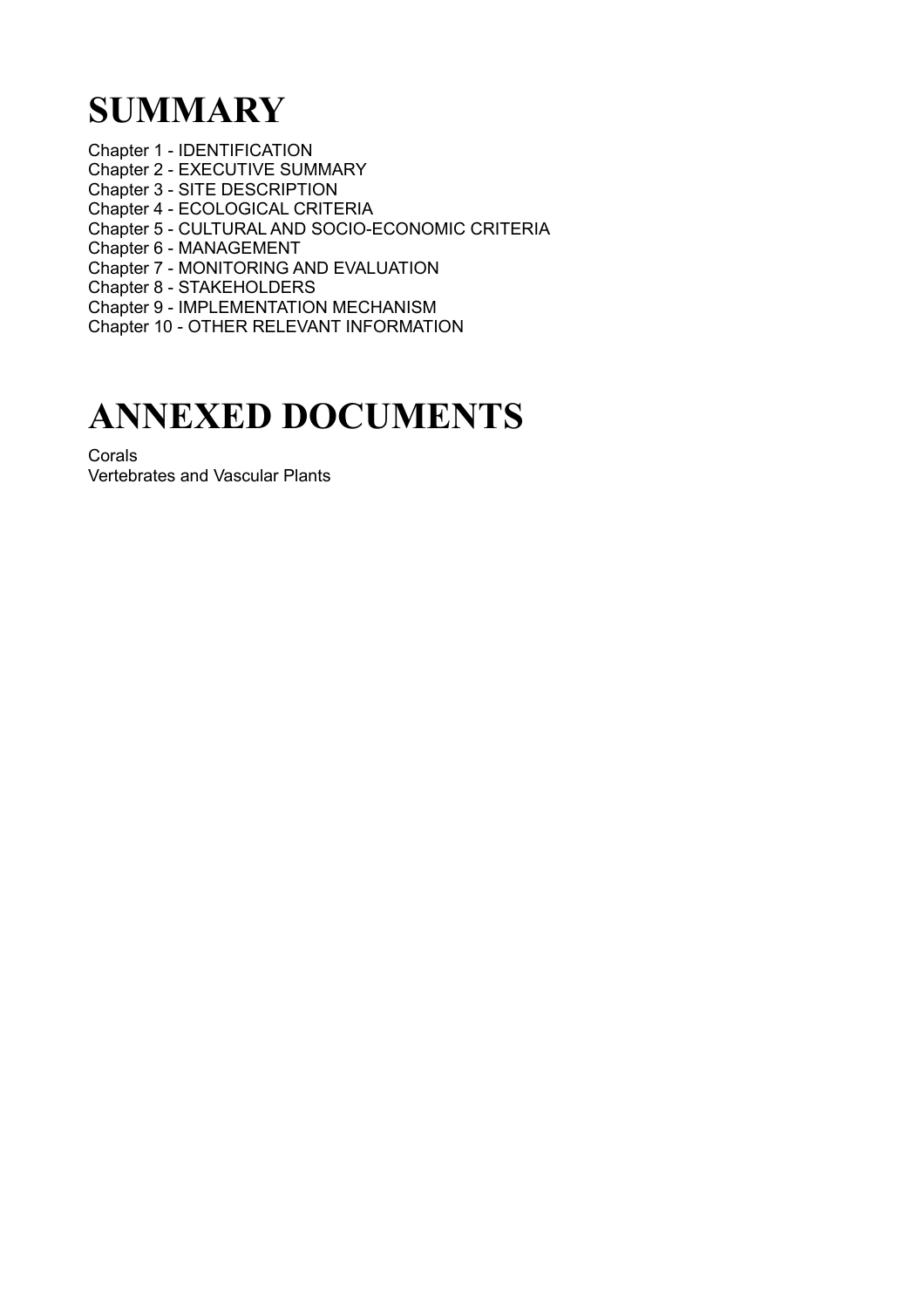# **Chapter 1. IDENTIFICATION**

## **a - Country:**

USA

## **b - Name of the area:**

Dry Tortugas National Park (DTNP)

## **c - Administrative region:**

Southeast United States

## **d - Date of establishment:**

10/26/92

## **e - If different, date of legal declaration:**

not specified

## **f - Geographic location**

*Longitude X:* -82.872813 *Latitude Y:* 24.627874

## **g - Size:**

265 sq. km

## **h - Contacts**

*Contact adress*: P.O. Box 6208 Key West, FL 33041 *Website*: www.nps.gov/drto *Email address*: lauren.wenzel@noaa.gov

## **i - Marine ecoregion**

70. Floridian

## **Comment, optional**

The Dry Tortugas National Park (DTNP) protects a 265 sq. km. area of coral reefs, sandy shoals, seagrass beds and seven small islands or keys. The marine area includes reefs with high densities of live coral cover and massive coral heads that are unique to the Tortugas region and rare in the Florida Keys. Rare migratory seabirds utilize the keys for rookeries and sea turtles nest on the sand beaches. DTNP was established by the U.S. Congress: "to preserve and protect for the education, inspiration, and enjoyment of present and future generations nationally significant natural, historic, scenic, marine, and scientific values in South Florida." U.S. law also directs that DTNP be managed "to protect and interpret a pristine subtropical marine ecosystem, including an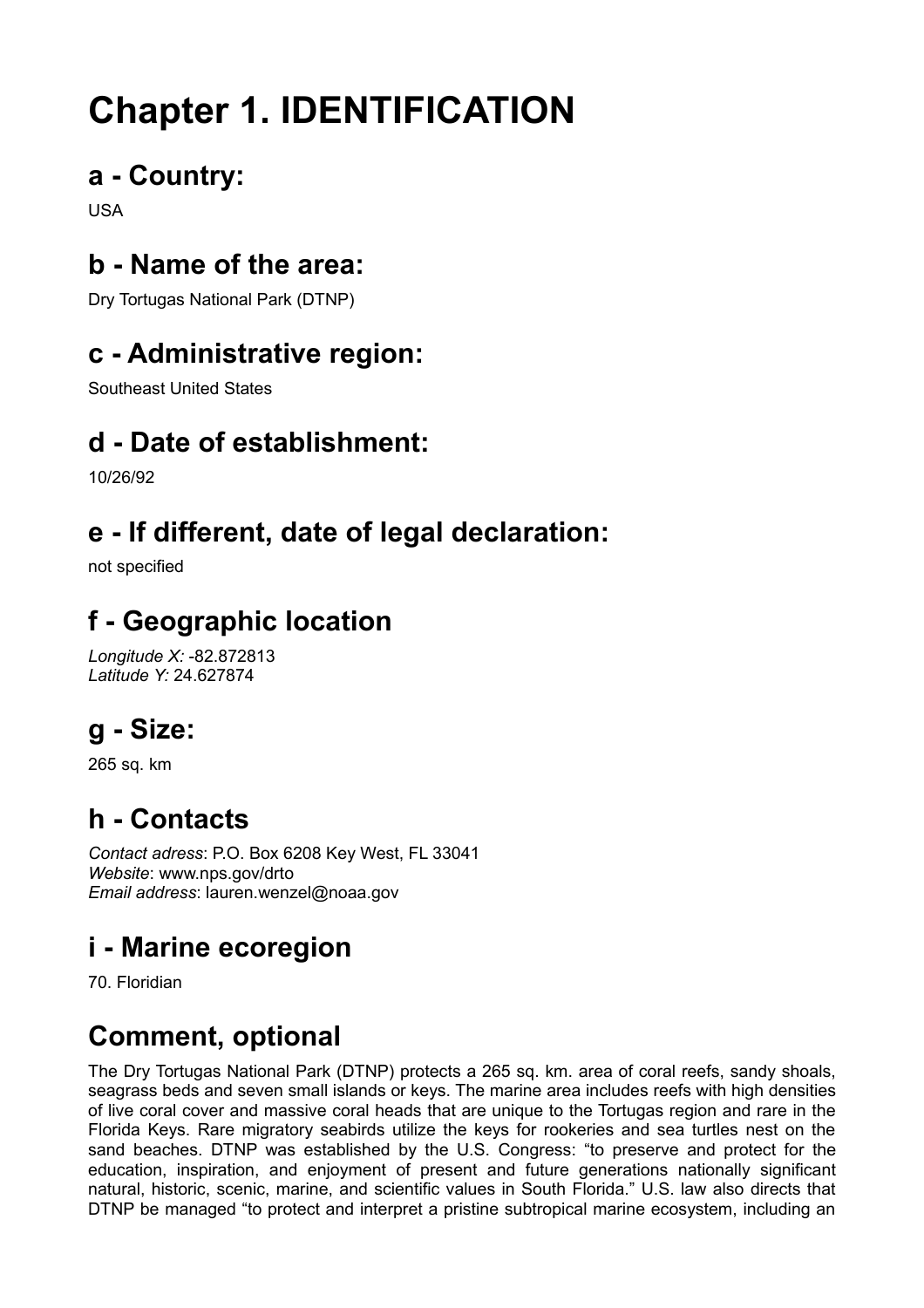intact coral reef community," and among other purposes, "to protect populations of fish and wildlife, including (but not limited to) loggerhead and green sea turtles, sooty terns, frigate birds, and numerous migratory bird species." The Park has four management zones to achieve desired resource conditions and provide a range of compatible visitor uses, including a Research Natural Area where fishing and anchoring are prohibited to protect and restore coral and fish species and to scientifically evaluate their condition.

## **Chapter 2. EXECUTIVE SUMMARY**

#### **Present briefly the proposed area and its principal characteristics, and specify the objectives that motivated its creation :**

The Dry Tortugas National Park (DTNP) protects a 265 sq. km. area of coral reefs, sandy shoals, seagrass beds and seven small islands or keys. The marine area includes reefs with high densities of live coral cover and massive coral heads that are unique to the Tortugas region and rare in the Florida Keys. Rare migratory seabirds utilize the keys for rookeries and sea turtles nest on the sand beaches. DTNP was established by the U.S. Congress: "to preserve and protect for the education, inspiration, and enjoyment of present and future generations nationally significant natural, historic, scenic, marine, and scientific values in South Florida." U.S. law also directs that DTNP be managed "to protect and interpret a pristine subtropical marine ecosystem, including an intact coral reef community," and among other purposes, "to protect populations of fish and wildlife, including (but not limited to) loggerhead and green sea turtles, sooty terns, frigate birds, and numerous migratory bird species." The Park has four management zones to achieve desired resource conditions and provide a range of compatible visitor uses, including a Research Natural Area where fishing and anchoring are prohibited to protect and restore coral and fish species and to scientifically evaluate their condition.

#### **Explain why the proposed area should be proposed for inclusion in the SPAW list**

The DTNP protects coral reefs, islands and seagrass beds that contribute to regional reproduction and recruitment of marine and terrestrial flora and fauna of great ecological importance to South Florida and the Wider Caribbean, various of which are listed on the SPAW Protocol Annex I, II and III the U.S. Endangered Species Act. The 119 km2 (46 mi2) Research Natural Area (RNA) of DTNP is one of three no-take marine reserve zones comprising the Tortugas Ecological Reserve. The goal of the Reserve is to protect large contiguous and diverse habitats for their superlative biological diversity and resource quality. Fish species spawning in the adjacent Florida Keys National Marine Sanctuary, the first U.S. site listed under the Protocol, migrate to DTNP and are protected in the RNA. These spawning aggregations contribute to regional recruitment of commercially and ecologically important species throughout the Florida Keys and Southeast Florida reef tract, the third largest barrier reef ecosystem on the globe. DTNP also protects the only known rookeries in the continental U.S. of the magnificent frigate bird, brown noddy and masked booby. Green and loggerhead sea turtles also nest on the islands. Together, these attributes of DTNP fulfill the criteria for listing on the SPAW Protocol.

#### **According to you, to which Criteria it conforms (Guidelines and Criteria B Paragraph 2)**

Representativeness Conservation value Rarity **Naturalness** Critical habitats **Diversity** Connectivity/coherence Resilience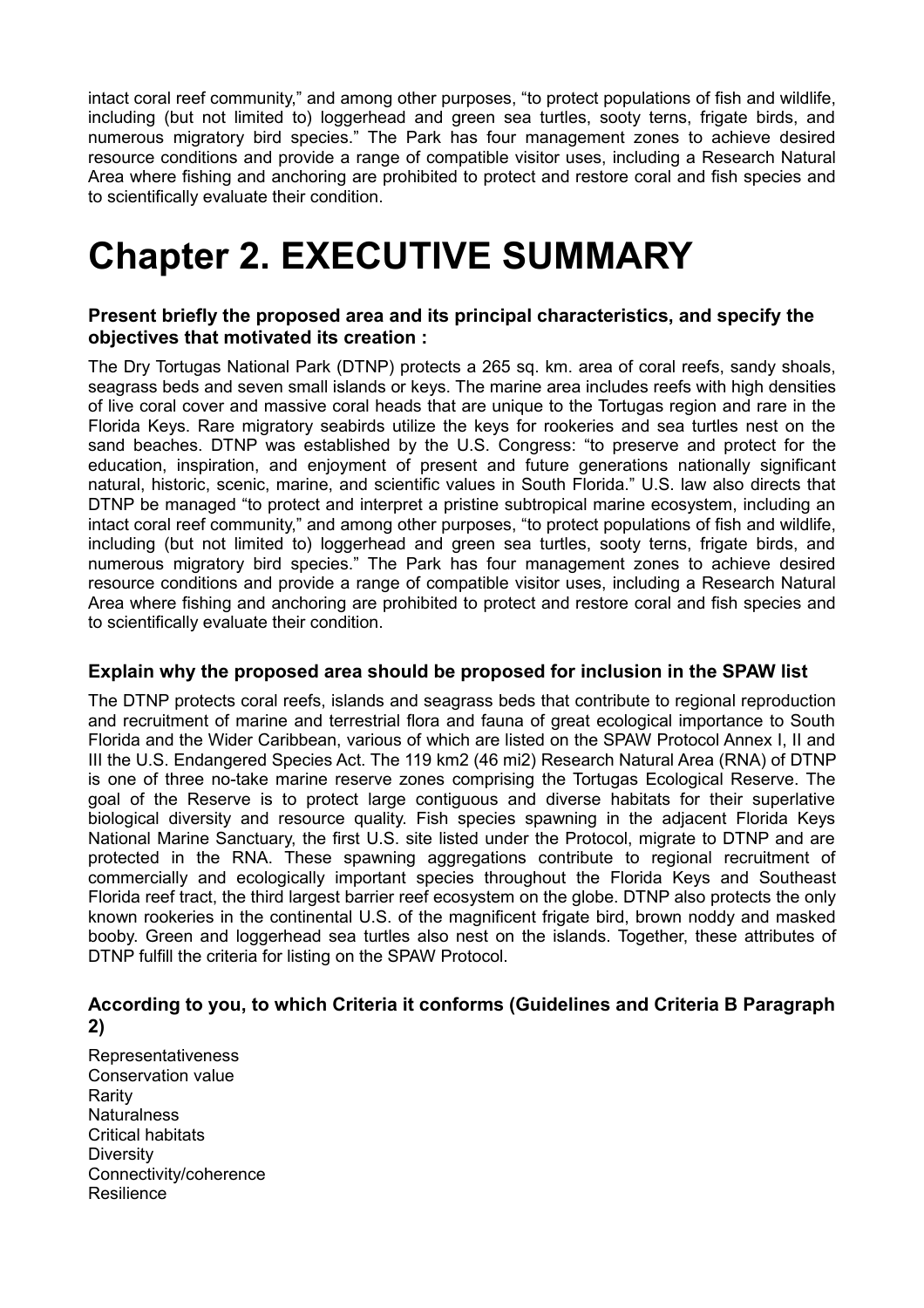#### **Cultural and socio-economic criteria**

**Productivity** Cultural and traditional use Socio-economic benefits

## **Chapter 3. SITE DESCRIPTION**

## **a - General features of the site**

**Terrestrial surface under sovereignty, excluding wetlands:** 

42 *sq. km*

#### **Wetland surface:**

0 *ha*

#### **Marine surface:**

265 *sq. km*

#### **Global comment for the 3 previous fields (optional):**

Submerged carbonate banks with coral reefs, sandy shoals and seven islands located in the Straits of Florida on the southwest margin of the Florida Continental Shelf, 113 kilometers west of the town of Key West.

## **b - Physical features**

#### **Brief description of the main physical characteristics in the area:**

DTNP contains a highly diverse coral reef ecosystem with complex benthic features. The carbonate banks are interspersed with sandy islands, shoals and seagrass beds, and form an ellipsoid with a south-west to north-east axis. Atoll-like in structure, the rim of the banks consists of 14 m (46 ft) thick Holocene coral reefs (<10,000 years old) that lie above 135,000-year-old rock known as Key Largo Limestone.

## **c - Biological features**

### **Habitats**

**Brief description of dominant and particular habitats (marine and terrestrial)\*: List here the habitats and ecosystems that are representative and/or of importance for the WCR (i.e. mangroves, coral reefs, etc):** 

Coral reef and hardbottom substrates within the park cover 9,104 ha and are comprised of nine different habitat types based on bathymetric and geomorphologic features (See Table 2), resulting in highly complex and productive habitats for fish and invertebrates.

Seagrass meadows also are spatially extensive and account for over 3,723 ha of mapped areas.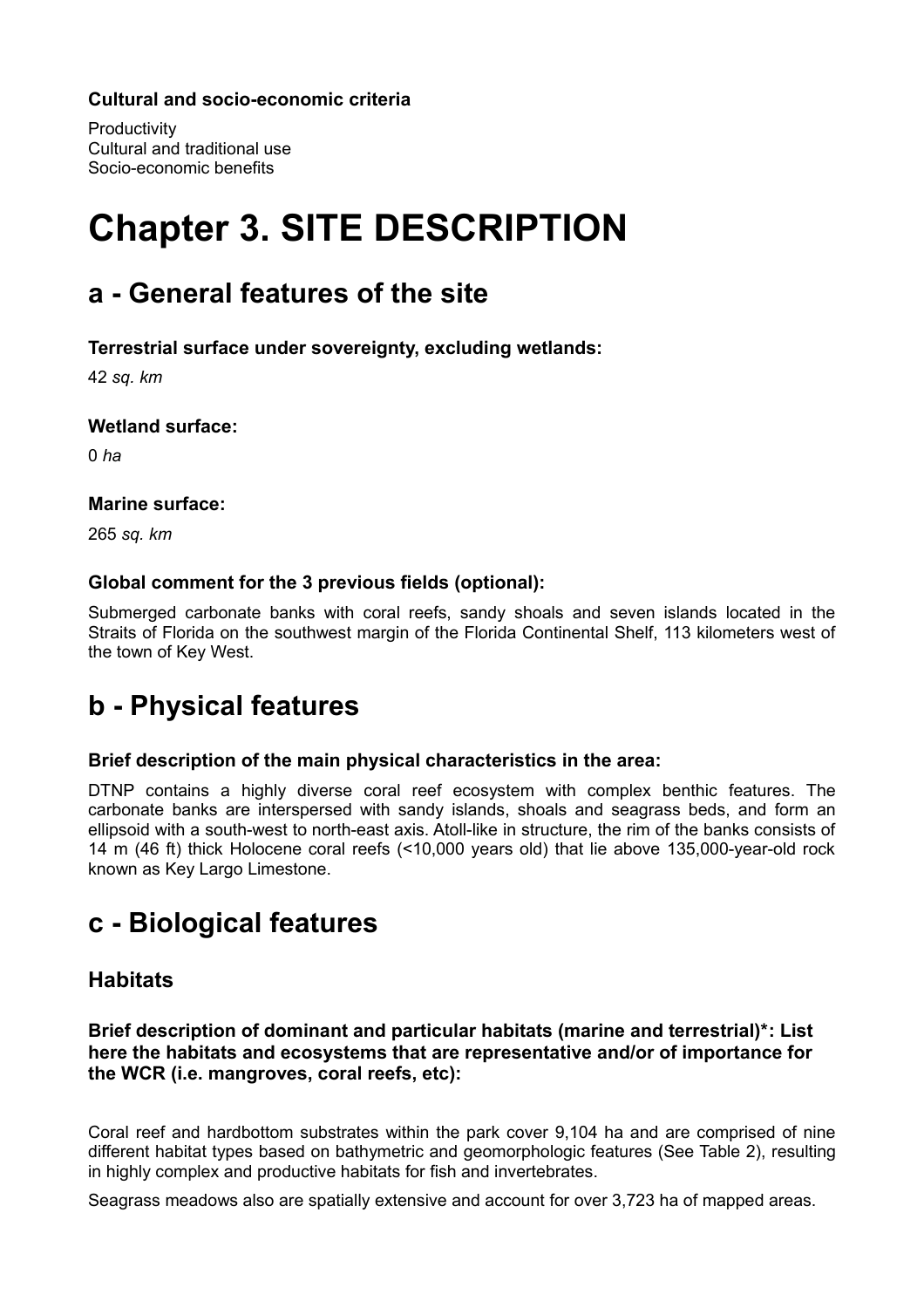Island habitats include dunes and sand beaches and various coastal plant communities. Of the seven islands, only Garden Key and Loggerhead Key are developed. Total island habitat is 39.4 ha.

#### **Detail for each habitat/ecosystem the area it covers:**

| Marine / coastal ecosystem categories                         | Size (estimate)<br>Description and |
|---------------------------------------------------------------|------------------------------------|
| Detail for each habitat / ecosystem the area<br><b>covers</b> | unit Area covered comments         |
| Terrestrial ecosystems                                        | Size (estimate)                    |
|                                                               | unit Area covered                  |

#### **Flora**

#### **Brief description of the main plant assemblages significant or particular in the area:**

Plant assemblages are mapped in following vegetation classes as woodlands (3), shrublands (8), scrub (5), dune (20), and sparse (3). The vegetation communities on these islands differ in distribution and commonality. Dune associative communities are the main classes that provide significant cover on four of the seven islands. Complete plant species lists and land cover can be found at the contract of the contract of the contract of the contract of the contract of the contract of the contract of the contract of the contract of the contract of the contract of the contract of the contract of the c

[http://science.nature.nps.gov/im/units/sfcn/inventories/DryTortugasVegMap/Project\\_Report/drtorpt.](http://science.nature.nps.gov/im/units/sfcn/inventories/DryTortugasVegMap/Project_Report/drtorpt.pdf) [pdf](http://science.nature.nps.gov/im/units/sfcn/inventories/DryTortugasVegMap/Project_Report/drtorpt.pdf)

#### **List of plant species within the site that are in SPAW Annex I**

List of species in SPAW annex I Estimate of population size Comments if any

#### **List of plant species within the site that are in SPAW Annex III**

| List of species in SPAW annex III            | Estimate of population size Comments if any |                       |
|----------------------------------------------|---------------------------------------------|-----------------------|
| Combretaceae: Conocarpus erectus             | not given                                   | Buttonwood            |
| Compositae : Laguncularia racemosa not given |                                             | white mangrove        |
| Rhizophoraceae: Rhizophora mangle not given  |                                             | Red mangrove          |
| Verbenaceae: Avicennia germinans             | not given                                   | <b>Black mangrove</b> |

#### **List of plant species within the site that are in the IUCN Red List. UICN red list : <http://www.iucnredlist.org/apps/redlist/search>You will specify the IUCN Status (CR:critically endangered; EN:endangered; VU:vulnerable).**

| List of species in IUCN red list that are<br>present in your site | <b>IIUCN</b><br>Status | Estimate of<br>population size | Comments if any             |
|-------------------------------------------------------------------|------------------------|--------------------------------|-----------------------------|
| Conocarpus: erectus                                               | Unknown                | not given                      | Silver-leaved<br>Buttonwood |
| Avicennia : germinans                                             | Unknown                | not given                      | <b>Black Mangrove</b>       |
| Laguncularia : racemosa                                           | <b>Unknown</b>         | not given                      | <b>White Mangrove</b>       |
| Rhizophora: mangle                                                | <b>Unknown</b>         | not given                      | <b>Red Mangrove</b>         |

#### **List of plant species within the site that are in the national list of protected species**

| List of species in the national list of protected species that Estimate of |                 | Comments if |
|----------------------------------------------------------------------------|-----------------|-------------|
| are present in your site                                                   | population size | ∣anv        |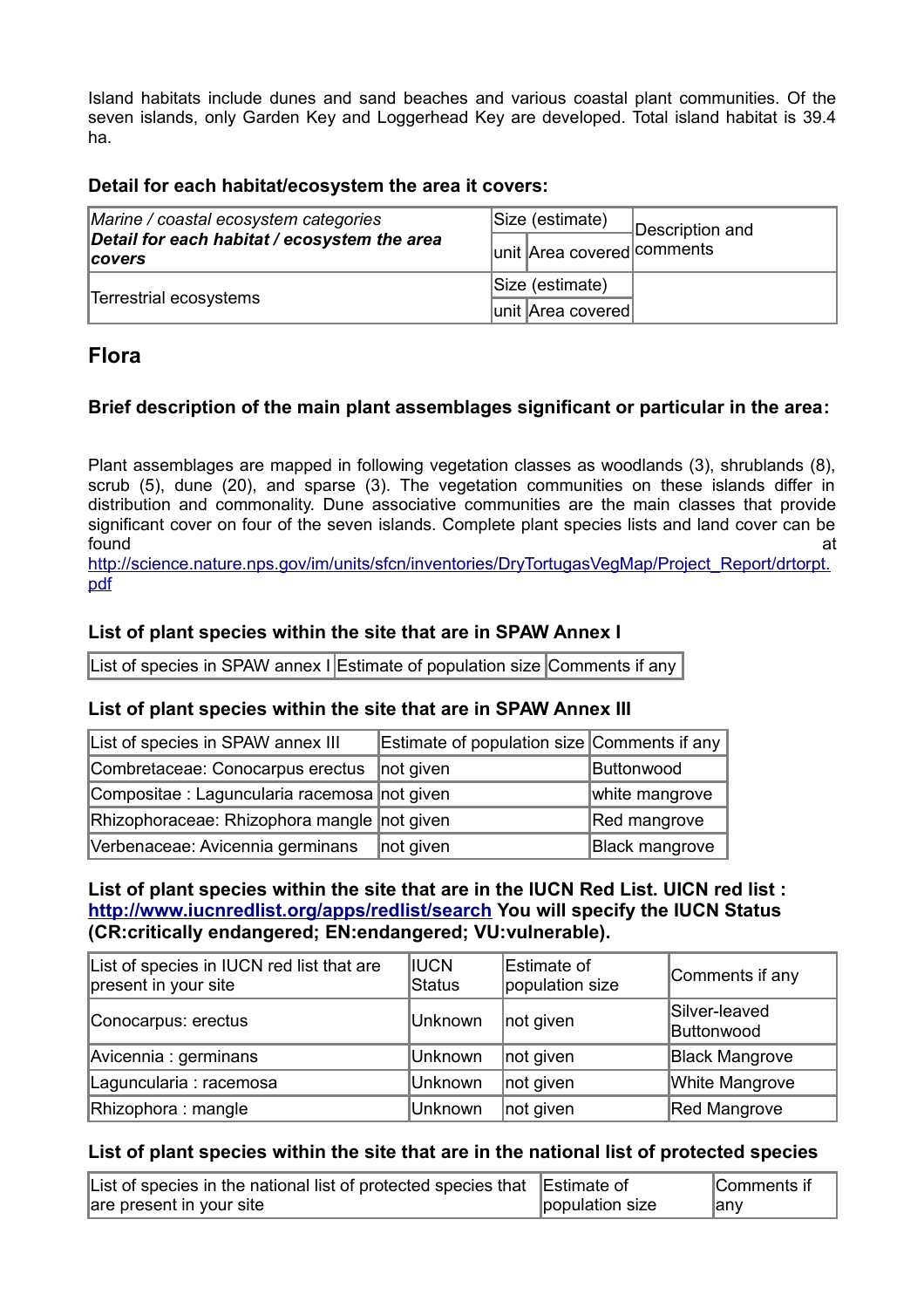#### **Fauna**

#### **Brief descript° of the main fauna populations and/or those of particular importance present (resident or migratory) in the area:**

**Coral Reefs:** The coral reef formations of DTNP include bank reefs, high relief and low relief spur and groove, patch reefs, pinnacles, and other morphologies, which taken together provide an ecological suite of highly complex and productive habitats for fish and invertebrates. Various reefs within DTNP contain high densities of live coral cover and massive star coral heads (*Montastrea spp.*) that are unique to the Dry Tortugas region. Other common coral species include starlet coral (*Siderastrea spp.*), brain coral (*Copophylia natans, Diploria spp*.) fire coral (*Millepora alcicornis*), finger coral (*Porites spp.*), and lettuce coral (Agaricia agaracites). Additional species occurring in DTNP are listed in the Appendix (Annex II species list to be added).

**Seagrass and Algal Communities:** Shallow seagrass and algal communities are important components of DTNP and the wider coral reef ecosystem of the Tortugas. *Thallasia testudinum* and *Syringodium filiforme* typically abound in shallower waters <10 m (33 ft). Algal communities in the Dry Tortugas tend to be ephemeral and occur on a variety of bottom types. Conspicuous genera include *Laurencia, Dictyota, Sargassum, Cladophora,* and *Padina*. Seagrass beds provide habitat and food for important coral reef fishery species, threatened and endangered species, and many other organisms.

**Sea Turtles:** The shores of the DTNP islands are important nesting habitat and the coral reefs and seagrass beds forage areas for sea turtles. Loggerhead (*Caretta caretta*) and green sea turtles (*Chelonia mydas*) are the most common species known to nest and forage in DTNP. Hawksbill sea turtles (*Eretmochelys imbricata*) are less common. Sightings of Leatherback sea turtle (*Dermochelys coriacea*) are very rare, with three nests observed in 2004. (Kemp's ridley (*Lepidochelys kempii*) sea turtles are seldom observed in the Tortugas region.) All species are protected under Florida statutes and the United States Endangered Species Act (ESA), and have had their conservation status elevated by inclusion on the International Union for Conservation of Nature (IUCN) Red List of Species [\(www.iucnredlist.org\)](http://www.iucnredlist.org/).

**The DTNP islands provide critical nesting habitats for five rare seabird species:** the Sooty Tern (*Sterna fuscata*), Brown Noddy (*Anous stolidus*), Masked Booby (*Sula dactylatra*), Magnificent Frigatebird (*Fregata magnificens*), and Roseate Tern (*Sterna dougallii*). DTNP contains the only known rookeries for Brown Noddies, Magnificent Frigate Birds, and Masked Boobies in the continental U.S. Sooty Tern sightings at DRTO have been recorded since 1903 and over 500,000 individuals have been banded there since the early 1950s. The Brown Pelican (*Pelecanus occidentalis*) and Least Tern (*Sternula antillarum*) also nest in DTNP. The National Audubon Society lists DTNP as one of the Important Birding Areas in Florida.

| List of species in SPAW annex II Estimate of population size Comments if any |           |                        |
|------------------------------------------------------------------------------|-----------|------------------------|
| Reptiles: Caretta caretta                                                    | not given | Loggerhead             |
| Reptiles: Chelonia mydas                                                     | not given | Green Sea Turtles      |
| Reptiles: Eretmochelys imbricata not given                                   |           | Hawksbill Sea Turtles  |
| Reptiles: Lepidochelys kempii                                                | not given | Kemp's Ridley          |
| Reptiles: Dermochelys coriacea                                               | not given | Leatherback Sea Turtle |

#### **List of animal species within the site that are in SPAW Annex II**

#### **List of animal species within the site that are in SPAW Annex III**

List of species in SPAW annex III Estimate of population size Comments if any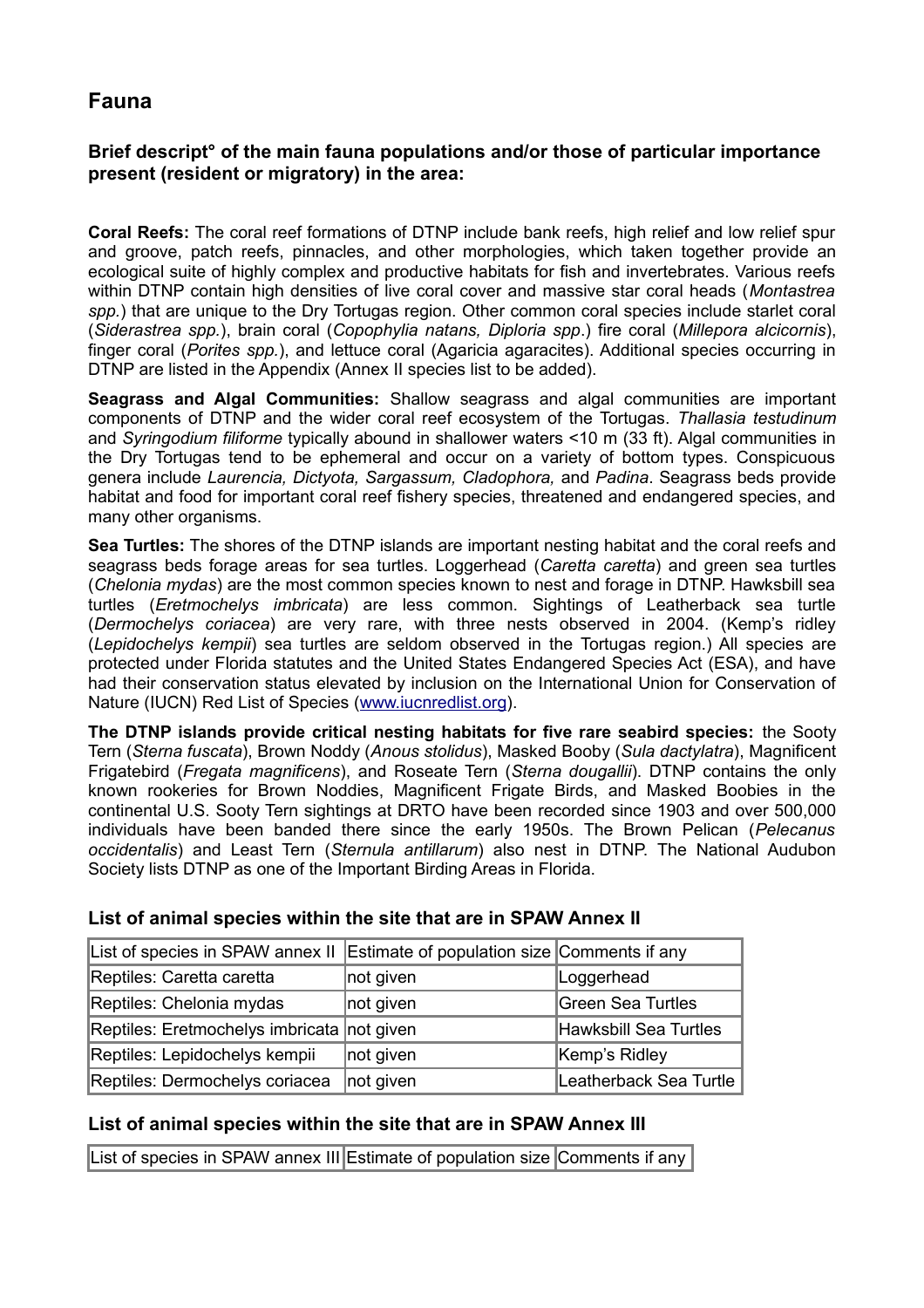**List of animal species within the site that are in the IUCN Red List. IUCN Red List : <http://www.iucnredlist.org/apps/redlist/search>You will specify the IUCN Status (CR:critically endangered; EN:endangered; VU:vulnerable).**

| List of species in IUCN red list that<br>are present in your site | <b>IUCN Status</b>                   | Estimate of<br>population size | Comments if any                   |
|-------------------------------------------------------------------|--------------------------------------|--------------------------------|-----------------------------------|
| Siderastrea : siderea                                             | Unknown                              | not given                      | <b>Lesser Starlet Coral</b>       |
| Millepora : alcicornis                                            | Unknown                              | not given                      | <b>Fire Coral</b>                 |
| Acropora : humilis                                                | Unknown                              | not given                      | <b>Finger Coral</b>               |
| Syringodium: filiforme                                            | Unknown                              | not given                      | Manatee Grass,<br>Species code Sf |
| Caretta: caretta                                                  | EN - Endangered                      | not given                      | loggerhead                        |
| Chelonia: mydas                                                   | EN - Endangered                      | not given                      | <b>Green Turtle</b>               |
| Eretmochelys: imbricata                                           | <b>CR</b> - Critically<br>endangered | not given                      | <b>Hawksbill Turtle</b>           |
| Dermochelys : coriacea                                            | <b>CR</b> - Critically<br>endangered | not given                      | Leatherback                       |
| Lepidochelys: kempii                                              | <b>CR</b> - Critically<br>endangered | not given                      | Kemp's Ridle                      |
| Sterna: fuscata                                                   | Unknown                              | not given                      | Sooty Tern                        |
| Anous: stolidus                                                   | Unknown                              | not given                      | <b>Brown Noddy</b>                |
| Sula: dactylatra                                                  | Unknown                              | not given                      | Masked Booby                      |
| Fregata: magnificens                                              | Unknown                              | not given                      | Magnificent<br>Frigatebird        |
| Sterna : dougallii                                                | Unknown                              | not given                      | Roseate Tern                      |
| Pelecanus : occidentalis                                          | Unknown                              | not given                      | <b>Brown Pelican</b>              |
| Acropora : cervicornis                                            | <b>CR</b> - Critically<br>endangered | not given                      | <b>Staghorn Coral</b>             |
| <b>CR</b> - Critically<br>Acropora : palmata<br>endangered        |                                      | not given                      | <b>Elkhorn Coral</b>              |
| Charadrius: melodus                                               | Unknown                              | not given                      | <b>Piping Plover</b>              |
| Pristis : pectinata                                               | <b>CR</b> - Critically<br>endangered | not given                      | <b>Smalltooth Sawfish</b>         |

#### **List of animal species within the site that are in the national list of protected species**

| List of species in the national list of protected species that Estimate of<br>are present in your site | population size | Comments if any       |
|--------------------------------------------------------------------------------------------------------|-----------------|-----------------------|
| Sterna : dougallii                                                                                     | not given       | Roseate Tern          |
| Caretta: caretta                                                                                       | not given       | Loggerhead            |
| Chelonia: mydas                                                                                        | not given       | Green Turtle          |
| Acropora : cervicornis                                                                                 | not given       | Staghorn Coral        |
| Acropora : palmata                                                                                     | not given       | Elkhorn Coral         |
| Charadrius: melodus                                                                                    | not given       | Piping Plover         |
| Pristis: pectinata                                                                                     | not given       | Smalltooth<br>Sawfish |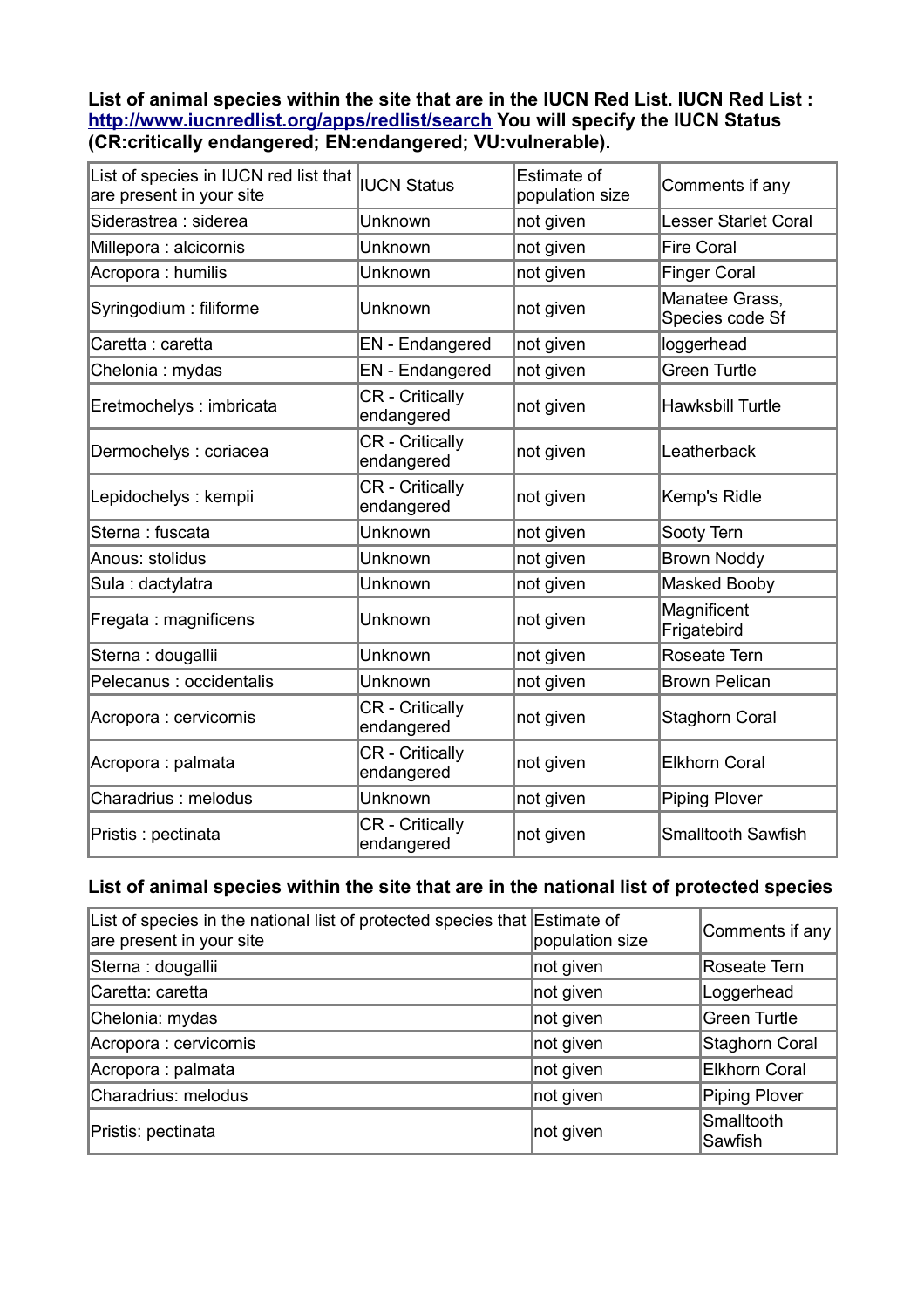## **d - Human population and current activities**

**Inhabitants inside the area or in the zone of potential direct impact on the protected area:** 

|                       | Inside the area              |                     | In the zone of potential direct impact |           |  |
|-----------------------|------------------------------|---------------------|----------------------------------------|-----------|--|
|                       | Permanent Seasonal Permanent |                     |                                        | Seasonal  |  |
| Inhabitants not given |                              | not given not given |                                        | not given |  |

#### **Comments about the previous table:**

No human development or inhabitants other than park facilities, staff, volunteers and visitors.

#### **Description of population, current human uses and development:**

DTNP received 53,890 visitors in 2010. Day use in and around Fort Jefferson on Garden Key is the most frequent use. Most visitors access the Park by the commercial passenger ferry service from Key West, Florida. Other visitors access the DTNP in private boats or by commercial seaplane. Private boats using the Park must obtain a permit. Visitors enjoy boating, scuba diving, snorkeling, fishing, birdwatching, photography, camping and tours of the fort.

| Activities         | Current<br>human uses | Possible<br>development | Description / comments, if any                                                                                             |
|--------------------|-----------------------|-------------------------|----------------------------------------------------------------------------------------------------------------------------|
| Tourism            | significant           | unknown                 | DTNP received 53,890 visitors in 2010.                                                                                     |
| Fishing            | significant           | unknown                 |                                                                                                                            |
| Agriculture absent |                       | unknown                 |                                                                                                                            |
| Industry           | absent                | unknown                 |                                                                                                                            |
| Forestry           | absent                | unknown                 |                                                                                                                            |
| <b>Others</b>      | significant           | unknown                 | Visitors enjoy boating, scuba diving, snorkeling,<br>fishing, birdwatching, photography, camping and<br>tours of the fort. |

### **e - Other relevant features**

The Dry Tortugas were discovered by the Spanish explorer Ponce de Leon in 1513 and were so named to indicate they lacked fresh water. Loggerhead Key was the location of the Carnegie Institute's Laboratory for Marine Biology from 1905 to 1939, where researchers first described, photographed and illustrated many species of marine invertebrates, fish, and algae common to the Caribbean and South Florida. Built between 1846 and 1875, Fort Jefferson is the largest, allmasonry military fort in the United States, and is listed on the U.S. National Register of Historic Places. Significant preservation and restoration programs conserve and interpret the fort, cannons, lighthouse and other historic structures and artifacts. Because of its location on shipping routes to the Gulf of Mexico and navigational hazards posed by reefs, DTNP also protects numerous significant shipwrecks and submerged cultural resources representing centuries of maritime commerce and history.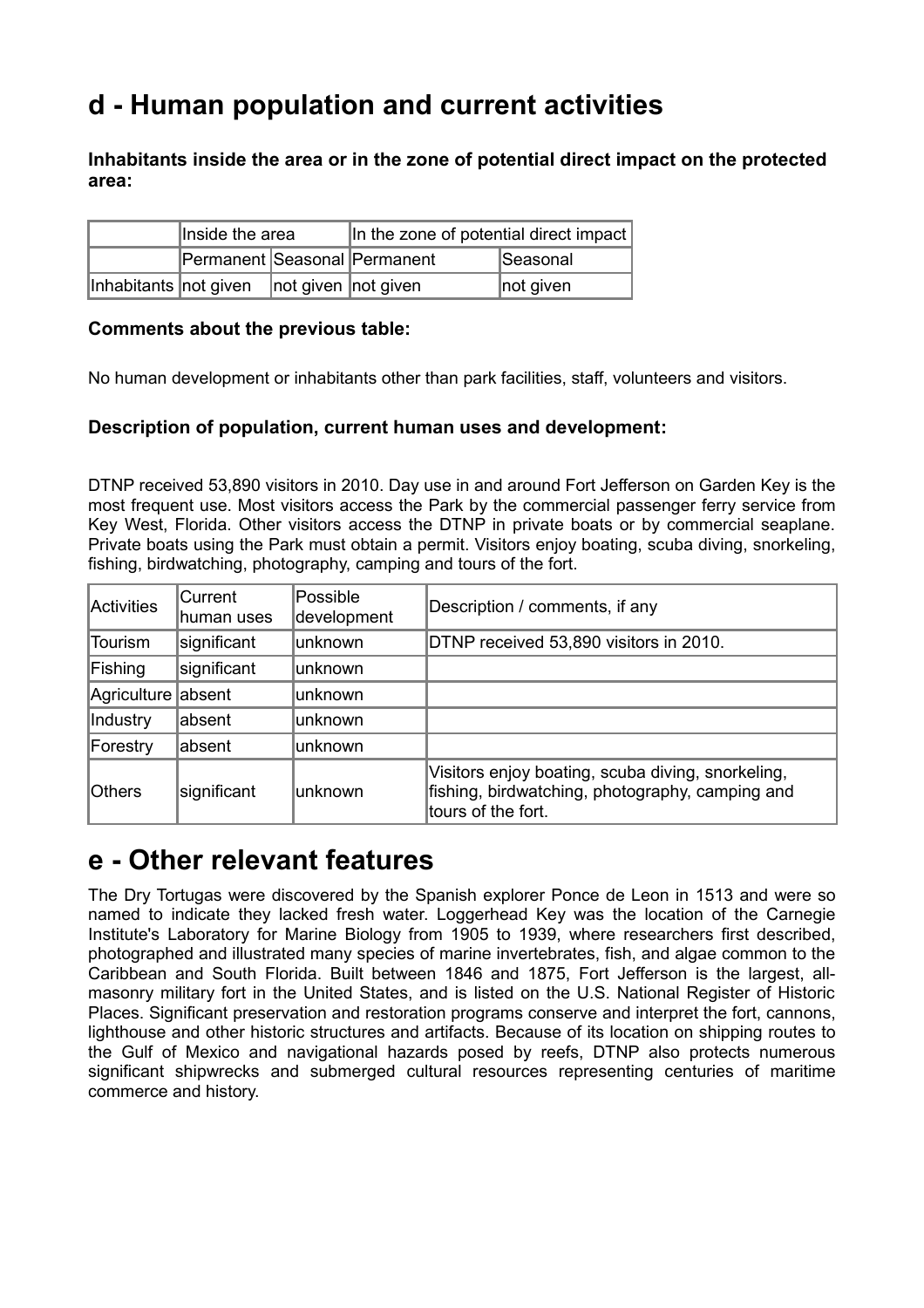## **f - Impacts and threats affecting the area**

### **Impacts and threats** *within* **the area**

| Impact and<br>threats                                     | level     | Evolution<br>In the<br>short<br>term | Evolution<br>In the<br>long term | Species affected                                                                                                                                                                                                                                                                                                                                                                                                                                                                                                                                                                                                                                                                                                                                                                                                                                                                                                                   | affected | Habitats   Description /<br>comments                                                                                                                                                                                                                                                                                                                                                                                                                                                                                                                                                                                                                                                                                                                                                                                                                |
|-----------------------------------------------------------|-----------|--------------------------------------|----------------------------------|------------------------------------------------------------------------------------------------------------------------------------------------------------------------------------------------------------------------------------------------------------------------------------------------------------------------------------------------------------------------------------------------------------------------------------------------------------------------------------------------------------------------------------------------------------------------------------------------------------------------------------------------------------------------------------------------------------------------------------------------------------------------------------------------------------------------------------------------------------------------------------------------------------------------------------|----------|-----------------------------------------------------------------------------------------------------------------------------------------------------------------------------------------------------------------------------------------------------------------------------------------------------------------------------------------------------------------------------------------------------------------------------------------------------------------------------------------------------------------------------------------------------------------------------------------------------------------------------------------------------------------------------------------------------------------------------------------------------------------------------------------------------------------------------------------------------|
| Exploitation very<br>of natural<br>ressources:<br>Fishing | important | unknown                              | lunknown                         | Drastic declines in reef<br>fish landings during the<br>1980s and 1990s lead to<br>efforts to reduce<br>extraction and to restore<br>reef fish populations in<br>the Tortugas region.<br>Several regulations were<br>enacted to limit the<br>species targeted, gear<br>types used, and daily<br>catches landed from the<br>region<br>(http://www.nps.gov;<br>http://floridakeys.noaa.go<br>v/regs/welcome.html). In<br>1935, commercial<br>extraction was prohibited<br>within the original Fort<br><b>Jefferson National</b><br>Monument and later in<br>DTNP. In 2001,<br>commercial extraction<br>also was prohibited<br>within the wider Tortugas<br><b>Ecological Reserve</b><br>outside the Park. More<br>recently (2007), the<br>implementation of the<br>RNA zone further<br>prohibited recreational<br>fishing in 46% of the<br>Park while allowing<br>scuba diving, snorkeling<br>and other nonextractive<br>activities. |          | Reef fish<br>assemblages in<br>the Dry Tortugas<br>have suffered<br>significant<br>declines in the<br>abundance and<br>size of desirable<br>species because<br>of historical<br>overfishing.<br>Although full<br>recovery is<br>expected to take<br>decades, the<br>establishment of<br>no-take reserves<br>coupled with a<br>suite of<br>management<br>actions that<br>reduced fishing<br>mortality already<br>are having a net<br>positive effect on<br>previously<br>exploited reef fish<br>populations.<br>Several studies<br>have<br>characterized<br>population<br>abundance and<br>size of exploited<br>species and are<br>tracking their<br>temporal trends to<br>evaluate the<br>effectiveness of<br>no-take reserves,<br>including the<br>newly established<br>RNA within DTNP.<br>Other<br>anthropogenic<br>stressors<br>including ocean |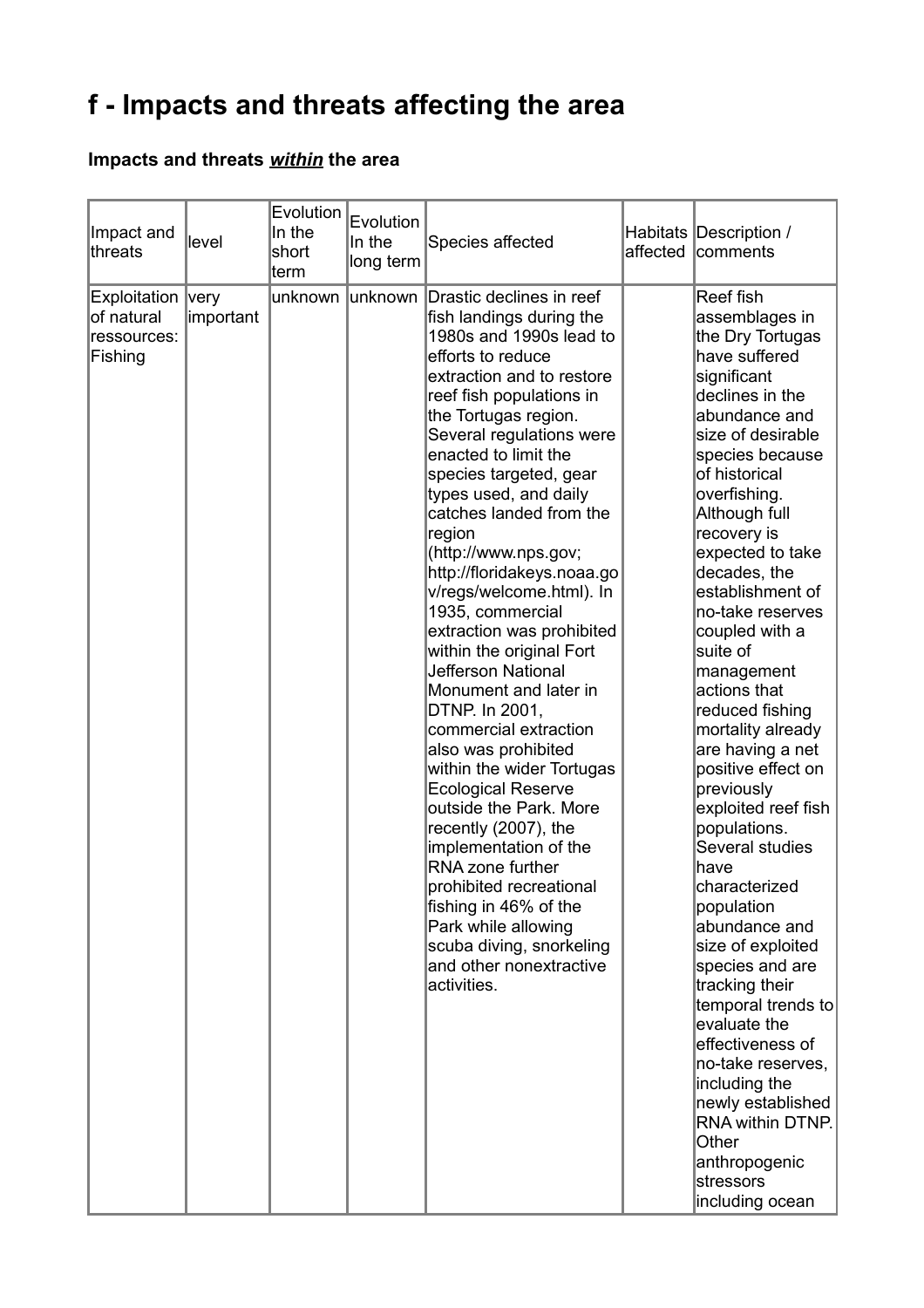|                                                                 |                             |                  |                                                                                                                                                                                                               | warming and sea<br>level rise are<br>more difficult to<br>quantify for their<br>precise ecological<br>impact.<br>Monitoring of<br>corals will yield<br>information on<br>trends in coral<br>health.                                                      |
|-----------------------------------------------------------------|-----------------------------|------------------|---------------------------------------------------------------------------------------------------------------------------------------------------------------------------------------------------------------|----------------------------------------------------------------------------------------------------------------------------------------------------------------------------------------------------------------------------------------------------------|
| Exploitation<br>of natural<br>ressources:<br>Agriculture        | limited                     | unknown unknown  |                                                                                                                                                                                                               | N/A                                                                                                                                                                                                                                                      |
| Exploitation<br>of natural<br>ressources:<br><b>Tourism</b>     | limited                     | unknown lunknown |                                                                                                                                                                                                               | N/A                                                                                                                                                                                                                                                      |
| Exploitation<br>of natural<br>ressources:<br>Industry           | limited                     | unknown unknown  |                                                                                                                                                                                                               | N/A                                                                                                                                                                                                                                                      |
| Exploitation<br>of natural<br>ressources:<br>Forest<br>products | limited                     | unknown unknown  |                                                                                                                                                                                                               | N/A                                                                                                                                                                                                                                                      |
| Increased<br>population                                         | limited                     | unknown unknown  |                                                                                                                                                                                                               | N/A                                                                                                                                                                                                                                                      |
| Invasive<br>alien<br>species                                    | very<br>important           | unknown unknown  | Lionfish have been<br>observed in DTNP since<br>2010 and may cause<br>direct impacts on reef<br>fish and invertebrates by<br>predation, including<br>ecologically and<br>recreationally important<br>species. | DTNP and<br><b>National Park</b><br>Service adopted a<br>Lionfish<br>Response Plan to<br>evaluate and<br>mitigate the<br>impacts of lionfish<br>on DTNP<br>resources.                                                                                    |
| Pollution                                                       | limited                     | unknown unknown  |                                                                                                                                                                                                               | N/A                                                                                                                                                                                                                                                      |
| Other                                                           | significant unknown unknown |                  | - turtles - colonizing<br>seabirds                                                                                                                                                                            | Sea level rise and<br>increased storm<br>intensity is likely<br>to inundate and<br>erode the low-<br>lying Tortugas<br>islands over time<br>thereby reducing<br>the availability of<br>nesting beaches<br>for sea turtles and<br>colonizing<br>seabirds. |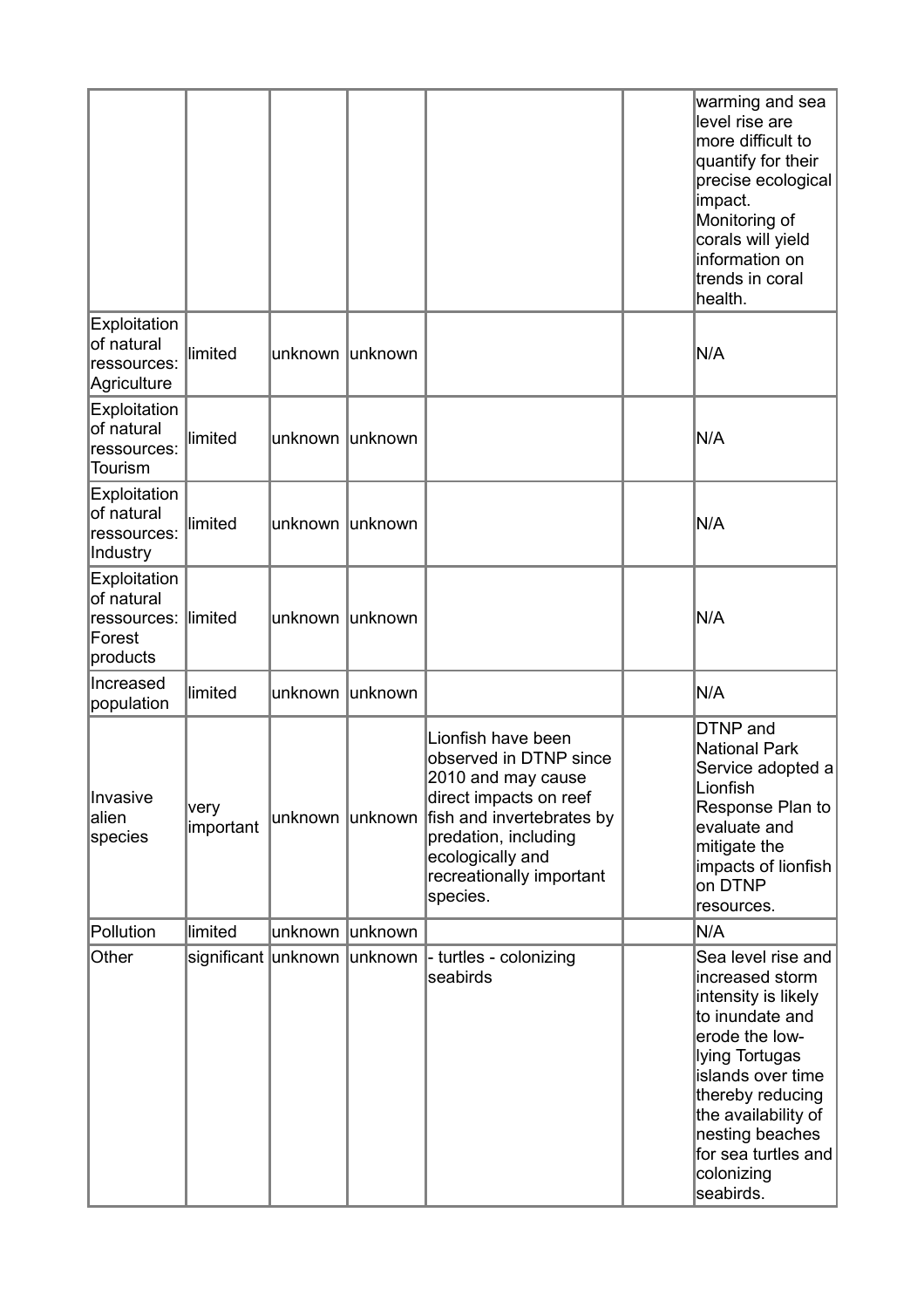|  |  | Anchoring can<br>damage corals<br>and is addressed<br>by the RNA zone<br>where anchoring<br>is restricted.<br>Unpredictable<br>disturbances,<br>including<br>hurricanes,<br>disease<br>outbreaks, and<br>coldwater and<br>warm-water<br>events, and other<br>extreme events<br>have resulted in<br>atypical<br>oceanographic<br>conditions that<br>have negatively<br>affected reef-<br>building corals<br>and seagrass<br>communities.<br>Coral bleaching<br>and disease<br>outbreaks have<br>dramatically<br>reduced |
|--|--|------------------------------------------------------------------------------------------------------------------------------------------------------------------------------------------------------------------------------------------------------------------------------------------------------------------------------------------------------------------------------------------------------------------------------------------------------------------------------------------------------------------------|
|  |  | populations of<br>staghorn and<br>elkhorn corals.                                                                                                                                                                                                                                                                                                                                                                                                                                                                      |

### **Impacts and threats** *around* **the area**

| Impact and threats                                               | Level | Evolution In<br>the short term the long term | Evolution In | Species<br>affected | <b>Habitats</b><br>affected | Description /<br>comments |
|------------------------------------------------------------------|-------|----------------------------------------------|--------------|---------------------|-----------------------------|---------------------------|
| <b>Exploitation of natural</b><br>ressources: Fishing            |       | limited unknown                              | unknown      |                     |                             | N/A                       |
| <b>Exploitation of natural</b><br>ressources:<br>Agriculture     |       | limited lunknown                             | unknown      |                     |                             | N/A                       |
| Exploitation of natural<br>ressources: Tourism                   |       | limited unknown                              | unknown      |                     |                             | N/A                       |
| <b>Exploitation of natural</b><br>ressources: Industry           |       | limited unknown                              | unknown      |                     |                             | N/A                       |
| <b>Exploitation of natural</b><br>ressources: Forest<br>products |       | limited lunknown                             | unknown      |                     |                             | N/A                       |
| Increased population                                             |       | limited unknown                              | unknown      |                     |                             | N/A                       |
| Invasive alien species limited unknown                           |       |                                              | unknown      |                     |                             | N/A                       |
| Pollution                                                        |       | limited lunknown                             | unknown      |                     |                             | N/A                       |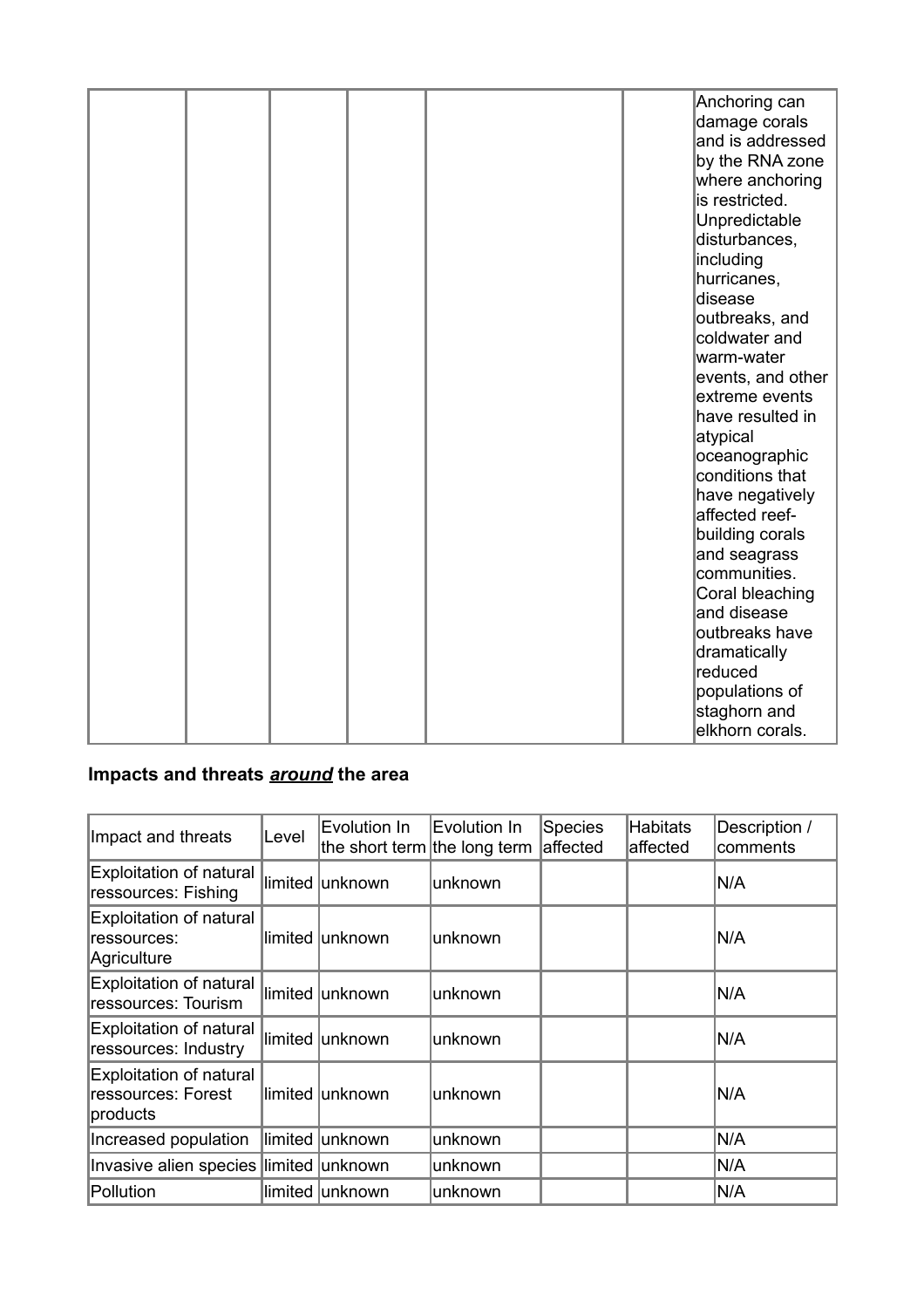| Othei | $\mathsf{HIP}$ | .nowr<br>או<br>$ -$ | ∩wr<br>7 I A |  | 'N<br>ч. |  |
|-------|----------------|---------------------|--------------|--|----------|--|
|       |                |                     |              |  |          |  |

### **h - Information and knowledge**

#### **Information and knowledge available**

N/A

#### **List of the main publications**

Title Author Year Editor / review

#### **Briefly indicate in the chart if any regular monitoring is performed and for what groups/species**

| Species / group                 | Frequency of         | <b>IComments</b>                                     |
|---------------------------------|----------------------|------------------------------------------------------|
| Imonitored                      | monitoring           | (In particular, you can describe here the monitoring |
| $\sqrt{q}$ (give the scientific | (annual / biannual / | methods that are used)                               |
| name)                           | letc)                |                                                      |

## **Chapter 4. ECOLOGICAL CRITERIA**

*(Guidelines and Criteria Section B/ Ecological Criteria) Nominated areas must conform to at least one of the eight ecological criteria. Describe how the nominated site satisfies one or more of the following criteria. (Attach in Annex any relevant supporting documents.)*

#### **Representativeness:**

As stated above, DTNP protects productive coral reef, seagrass and island habitats with highly diverse assemblages of marine fish, invertebrates, sea turtles and seabird species that are representative or migratory in South Florida and the Wider Caribbean region.

#### **Conservation value:**

DTNP provides great value to conservation of fauna for its size due to its relatively intact marine and terrestrial habitats and location. Recent studies conclude that protection offered by the RNA has been important to the recovery of a major mutton snapper spawning aggregation at nearby Riley's Hump. DTNP also contains one-third to one-half of the adult spawning population for mutton snapper, red grouper, yellowtail snapper, and hogfish, and this proportion has generally increased from 1999 to 2010. Larvae of these fish are transported by the Florida Current throughout the Florida Keys and southeast Florida reef tract.

#### **Rarity:**

DTNP contains the only known rookeries for Brown Noddies, Magnificent Frigate Birds, and Masked Boobies in the continental U.S.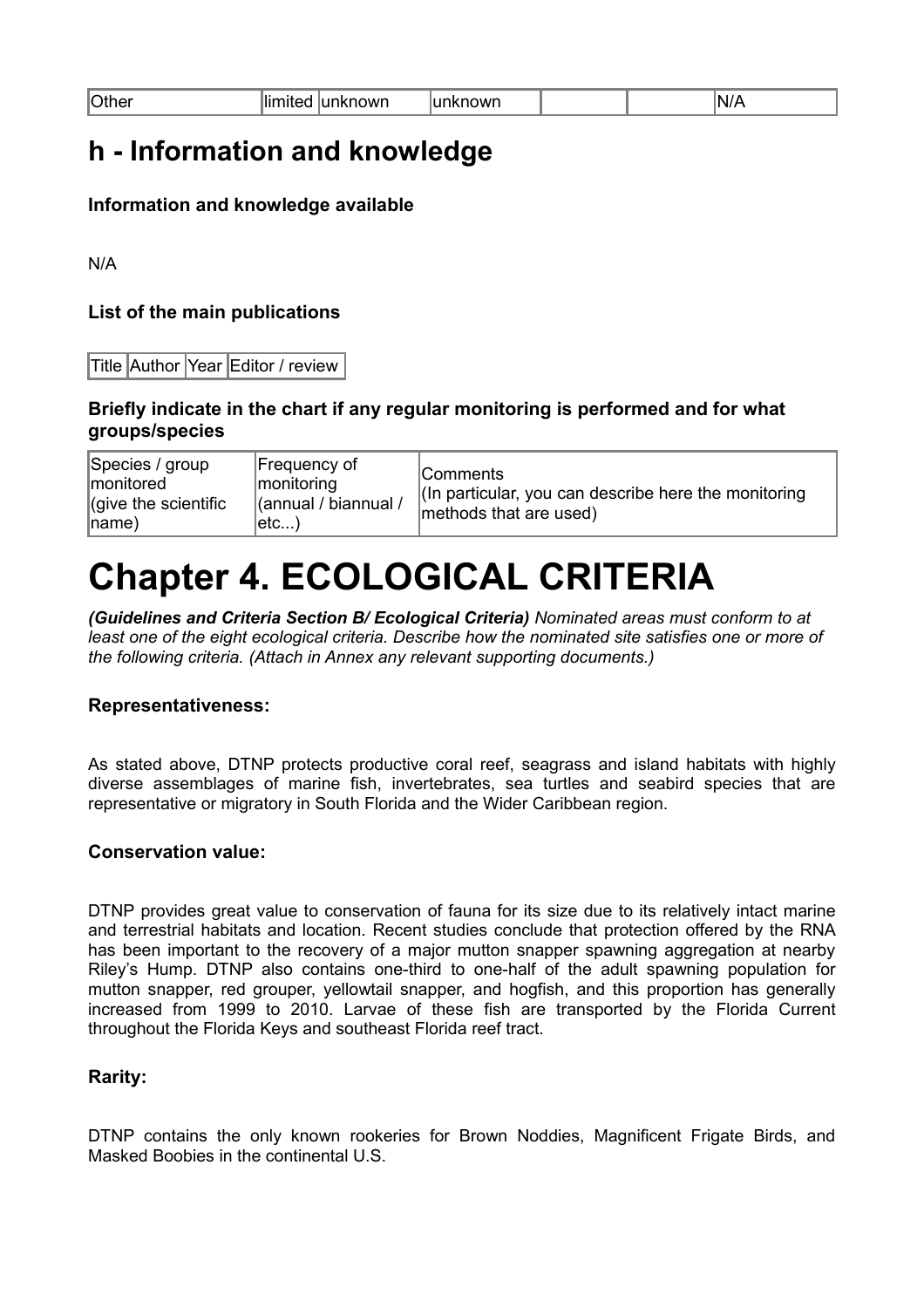#### **Naturalness:**

Due to their remoteness, DTNP and the wider Tortugas region have enjoyed some relief from human-caused impacts, especially from urban and agricultural development in South Florida that consume land and water and cause impacts to water quality and quantity. Historical overfishing was a prevalent ecological stressor. Recent management actions to protect spawning, nursery and adult habitats are showing positive results and bode well for further restoring size and abundances of marine fish.

#### **Critical habitats:**

DTNP is important to the recovery of several species listed under the U.S. Endangered Species Act including the roseate tern, loggerhead and green sea turtles, staghorn and elkhorn corals, piping plover, and smalltooth sawfish. The Nature Conservancy has established a nursery site at DTNP for propagating elkhorn and staghorn corals as part of a long-term strategy for reestablishing these species in the region. A complete list of species is attached.

#### **Diversity:**

U.S. National Park Service has identified 843 species in its inventory of terrestrial and marine vertebrates, vascular plants and stony corals at DTNP. Coral reefs and seagrass beds at DTNP also provide habitat for many additional marine species.

#### **Connectivity/coherence:**

The Caribbean Current transports surface waters from the Caribbean Sea through the Yucatan Channel (between the island of Cuba and the Yucatan Peninsula) into the Gulf of Mexico where it joins the Florida current. DTNP is connected to the Wider Caribbean via oceanographic transport of marine species and bird migration. Reproduction in DTNP and the Tortugas region contributes significantly to food supply when the Tortugas Gyre retains and transports locally spawned larvae of conch and lobster and fishes eastward along the Florida Keys.

#### **Resilience:**

Various reefs within DTNP contain high densities of live coral cover and massive star coral heads and brain coral heads that are unique to the Dry Tortugas region. Larvae of these corals are transported by the Florida Current throughout the Florida Keys and southeast Florida reef tract. Insitu research is underway on calcification and growth rates of stony corals in DTNP. This research may indicate coral adaptability to lower seawater pH and higher sea surface temperatures.

## **Chapter 5. CULTURAL AND SOCIO-ECONOMIC CRITERIA**

*(Guidelines and Criteria Section B / Cultural and Socio-Economic Criteria) Nominated Areas must conform, where applicable, to at least one of the three Cultural and Socio-Economic Criteria. If applicable, describe how the nominated site satisfies one or more of the following three Criteria (Attach in Annex any specific and relevant documents in support of these criteria).*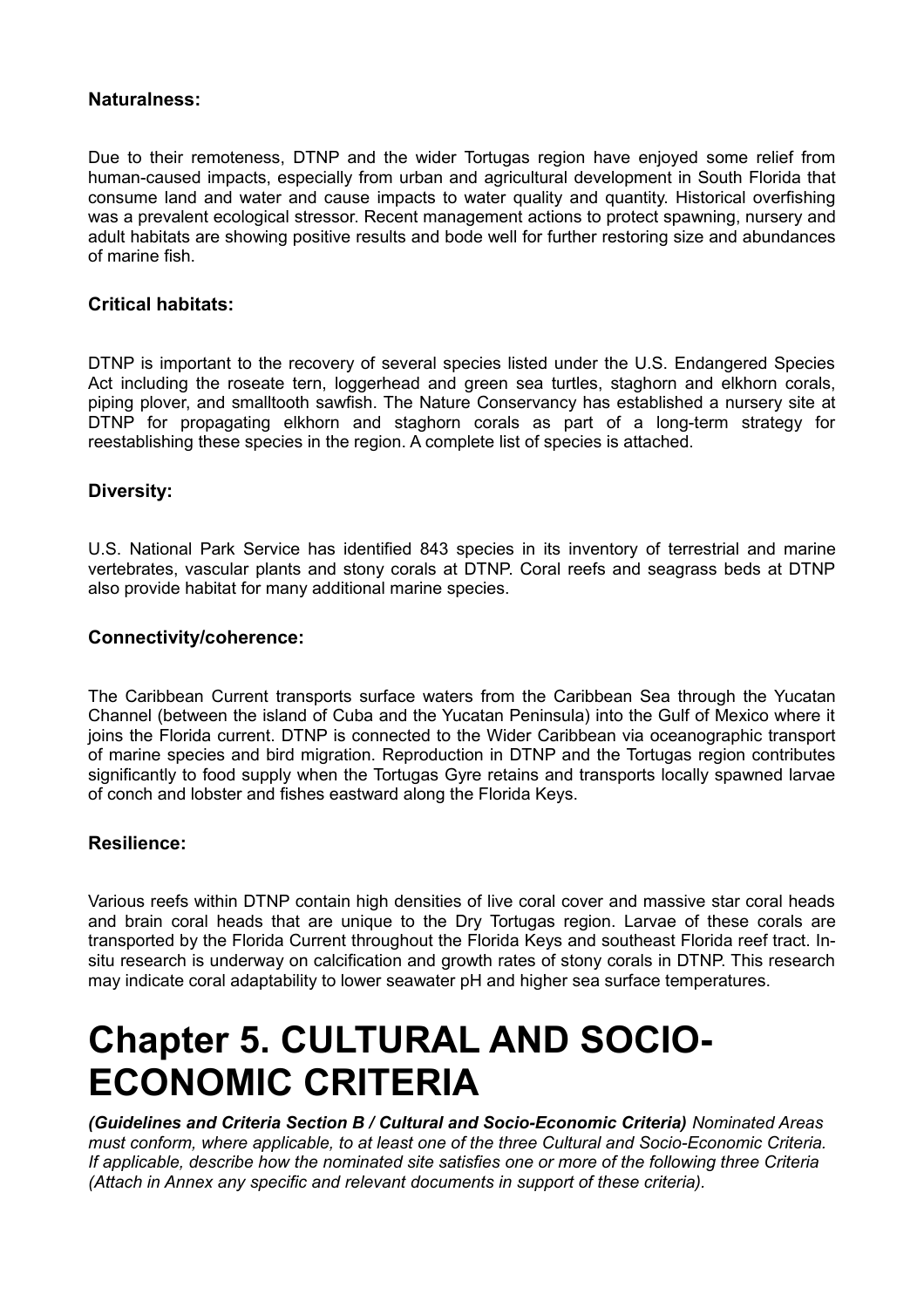#### **Productivity:**

DTNP attracted 53,890 visitors and generated \$3.147 million U.S. in economic benefits from visitor spending and nature-dependent tourism in 2010.

#### **Cultural and traditional use:**

Fishing is a valued tradition for Floridians and forms strong cultural connections to the waters and living resources of the Florida Keys. DTNP provides protection for regionally important species of fish and lobsters, which benefits fishing activities throughout the South Florida reef tract. DTNP also preserves maritime historical resources that provide an important historical context to present day life in the region.

#### **Socio-economic benefits:**

Setting aside the RNA marine reserve within DTNP as a place of refuge for juveniles and adults of exploited reef fish to live, grow, and reproduce with minimal human impacts benefits the future sustainability of economically and ecologically important fishery resources in Florida, particularly in light of the ever-increasing human population, environmental changes, and accompanying increases in recreational boaters and anglers using the Florida coastal marine ecosystem.

## **Chapter 6. MANAGEMENT**

### **a - Legal and policy framework (attach in Annex a copy of original texts, and indicate, if possible, the IUCN status)**

#### **National status of your protected area:**

National Park Service Organic Act of 1916 (16 USC 1 as amended and supplemented); Public Law 102-525, Title II; federal regulations at 36 CFR 1-7; National Park Service Management Policies.

#### **IUCN status (please tick the appropriate column if you know the IUCN category of your PA):**

unknown

### **b - Management structure, authority**

DTNP is co-managed with Everglades National Park. The Superintendent of DTNP and Everglades NP reports to the National Park Service Regional Director, Southeast Region.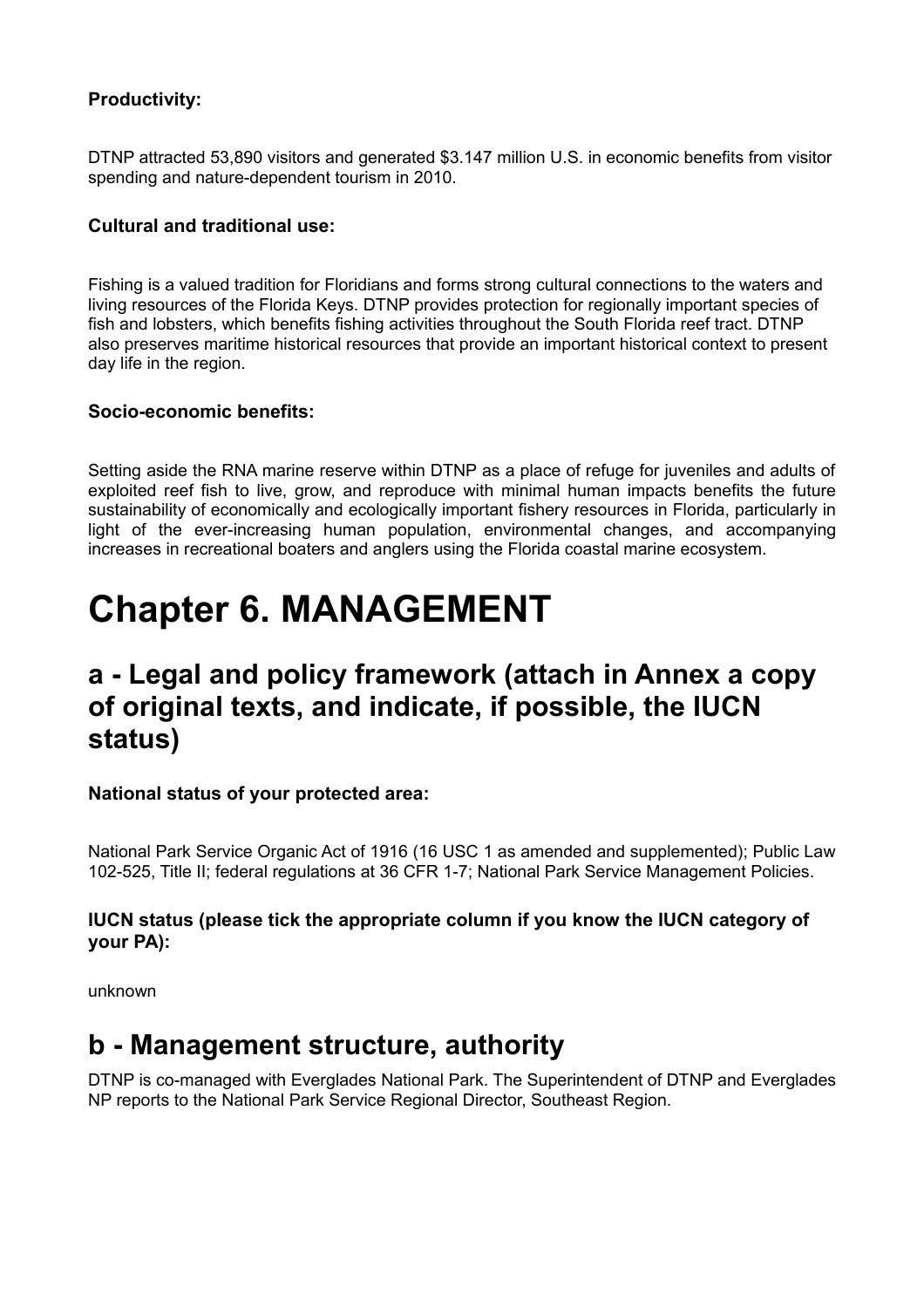## **c - Functional management body (with the authority and means to implement the framework)**

#### **Description of the management authority**

Unit of the National Park System with staff, equipment and facilities authorized to regulate and manage site under statutory and regulatory authorities above.

#### **Means to implement the framework**

See above.

## **d - Objectives (clarify whether prioritized or of equal importance)**

| Objective                                                    | Top<br>priority | Comment                                                                                                                                                                                                                                                                                                                                              |
|--------------------------------------------------------------|-----------------|------------------------------------------------------------------------------------------------------------------------------------------------------------------------------------------------------------------------------------------------------------------------------------------------------------------------------------------------------|
| Conserve<br>resources and<br>values of the<br>National Parks | Yes             | National Park Service statutory mandate is to conserve resources and<br>values of the National Parks, and provide for their enjoyment such as<br>to leave them unimpaired for the enjoyment of future generations.<br>When there is a conflict between conserving resources and providing<br>for their enjoyment, conservation is to be predominant. |

## **e - Brief description of management plan (attach in Annex a copy of the plan)**

General Management Plan Amendment (GMPa) adopted in 2001 establishes desired conditions for natural and cultural resources and an appropriate range of visitor experiences. The GMPa guides decision-making and direction of park management for 10-15 years. Four management zones are established to achieve these goals (see subsection h. below).

#### **Management plan - date of publication**

: 1/1/01

**Management plan duration** 

: 15

**Date of Review planned** 

: not specified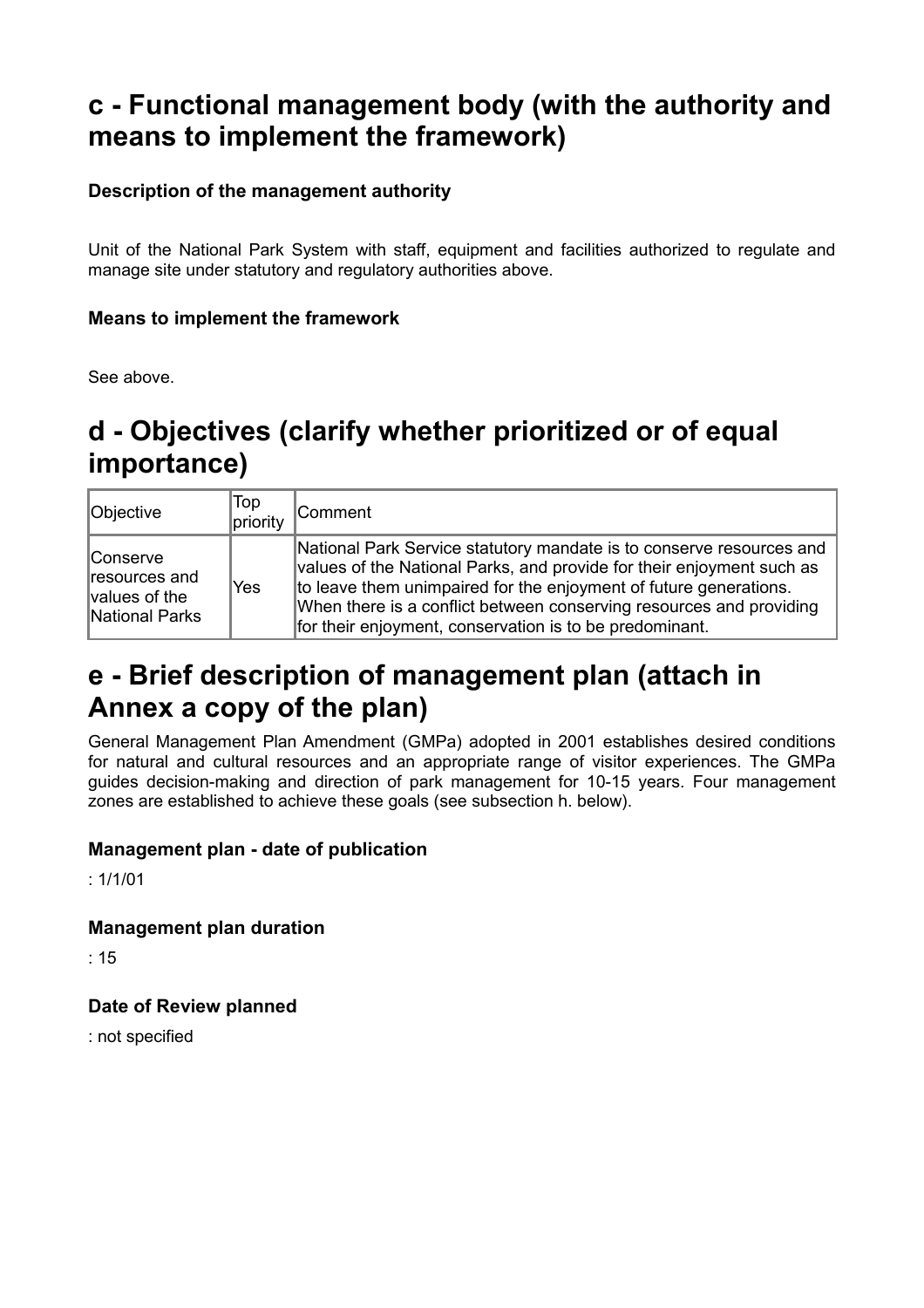## **f - Clarify if some species/habitats listed in section III are the subject of more management/recovery/protection measures than others**

#### **Habitats**

| Marine / costal /<br>terrestrial ecosystems | Management<br>measures | Protection<br><b>Imeasures</b> | Recovery<br>Imeasures | Comments/description<br>of measures |
|---------------------------------------------|------------------------|--------------------------------|-----------------------|-------------------------------------|
| Mangroves                                   | no                     | lno.                           | ∣no                   |                                     |
| Coral                                       | no                     | no                             | Ino                   |                                     |
| Sea grass beds                              | no                     | Ino                            | Ino                   |                                     |
| <b>Wetlands</b>                             | no                     | Ino                            | Ino                   |                                     |
| Forests                                     | no                     | Ino                            | Ino                   |                                     |
| Others                                      | no                     | no                             | Ino                   |                                     |

#### **Flora**

| Species from SPAW Annex 3 Management<br>present in your area | measures | Protection<br>lmeasures | Recovery<br>measures | Comments/descripti<br>on of measures |
|--------------------------------------------------------------|----------|-------------------------|----------------------|--------------------------------------|
| Combretaceae: Conocarpus<br>∣erectus                         | no       | Ino                     | no                   |                                      |
| Compositae : Laguncularia<br>Iracemosa                       | no       | lno.                    | no.                  |                                      |
| Rhizophoraceae:<br>Rhizophora mangle                         | no       | Ino                     | Ino                  |                                      |
| Verbenaceae: Avicennia<br>germinans                          | no       | lno.                    | no                   |                                      |

#### **Fauna**

| Species from<br><b>SPAW Annex 2</b><br>present in your<br>larea | Management<br>measures | Protection<br>measures | Recovery<br>measures | Comments/description of measures                                                                                                                                                 |
|-----------------------------------------------------------------|------------------------|------------------------|----------------------|----------------------------------------------------------------------------------------------------------------------------------------------------------------------------------|
| Reptiles:<br>Caretta caretta                                    | yes                    | yes                    | no.                  | listed under U.S. Endangered Species<br>Act in consultation with U.S. Fish and<br>Wildlife Service (FWS) and National<br>Oceanic and Atmospheric<br><b>Administration (NOAA)</b> |
| Reptiles:<br>Chelonia mydas <sup>yes</sup>                      |                        | yes                    | no.                  | listed under U.S. Endangered Species<br>Act in consultation with U.S. Fish and<br>Wildlife Service (FWS) and National<br>Oceanic and Atmospheric<br>Administration (NOAA)        |
| Reptiles:<br>Eretmochelys<br>limbricata                         | Ino                    | no                     | ∣no                  |                                                                                                                                                                                  |
| Reptiles:                                                       | no                     | no                     | Ino                  |                                                                                                                                                                                  |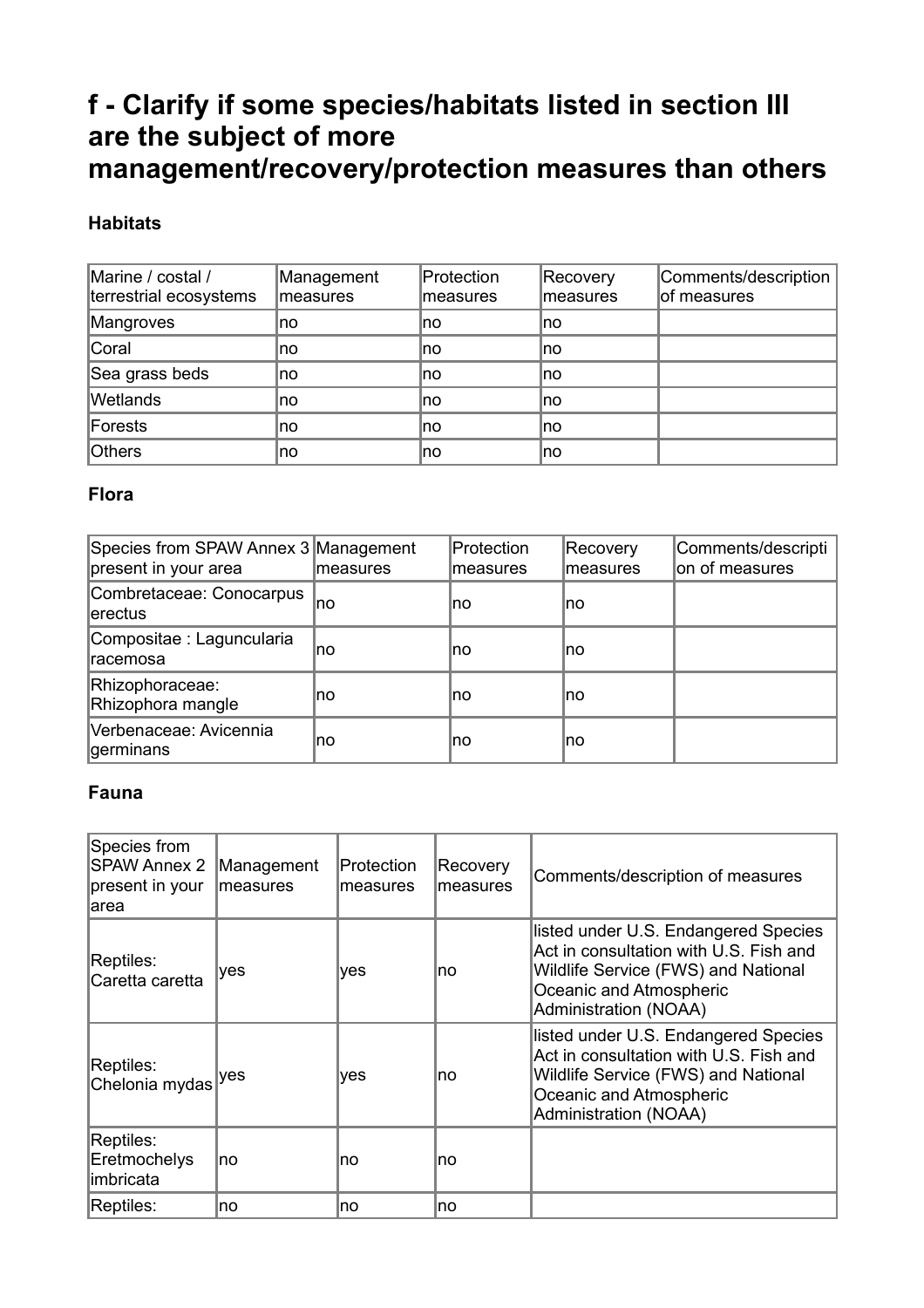| Lepidochelys<br>kempii               |      |      |     |  |
|--------------------------------------|------|------|-----|--|
| Reptiles:<br>Dermochelys<br>coriacea | lno. | lno. | Ino |  |

## **g - Describe how the protected area is integrated within the country's larger planning framework (if applicable)**

DTNP is a member site of the National System of Marine Protected Areas under the Framework established by U.S. Department of the Interior and NOAA and Executive Order 13158 on Marine Protected Areas.

## **h - Zoning, if applicable, and the basic regulations applied to the zones (attach in Annex a copy of the zoning map)**

| Name                                                         | Basic regulation applied to the zone                                                                                                                                                                                                                                                                                                                                                                                                                                                                                                                                                                                                                                                                                                                                                                                                                                                                                                                                                                                                   |
|--------------------------------------------------------------|----------------------------------------------------------------------------------------------------------------------------------------------------------------------------------------------------------------------------------------------------------------------------------------------------------------------------------------------------------------------------------------------------------------------------------------------------------------------------------------------------------------------------------------------------------------------------------------------------------------------------------------------------------------------------------------------------------------------------------------------------------------------------------------------------------------------------------------------------------------------------------------------------------------------------------------------------------------------------------------------------------------------------------------|
| <b>Historic</b><br>Preservation<br>and Adaptive<br>Use (HAU) | This zone preserves and interprets the rich cultural and architectural history of Fort<br>Jefferson, and provides necessary facilities to support a wide range of visitor<br>activities.                                                                                                                                                                                                                                                                                                                                                                                                                                                                                                                                                                                                                                                                                                                                                                                                                                               |
| Natural/Cultur<br>lal                                        | Management actions are devoted to protecting resources, minimizing or<br>preventing impacts from visitor use and ensuring visitor safety, and restoring<br>disturbed or damaged areas. Most marine recreational uses are allowed with<br>regulations governing these activities. Recreational fishing regulations are<br>generally consistent with State of Florida fisheries management regulations for<br>species bag and size limits.                                                                                                                                                                                                                                                                                                                                                                                                                                                                                                                                                                                               |
| Research<br><b>Natural Area</b><br>(RNA)                     | This zone protects and restores physical structure and ecological integrity of<br>habitats of outstanding value, including coral reefs, seagrass beds, and island<br>habitats with marine and terrestrial species described in III c. Fishing and<br>anchoring are prohibited. Nonconsumptive recreational uses are allowed and<br>regulated. The area is set aside and managed for non-manipulative research to<br>evaluate the response of resources to protection under an adaptive management<br>framework. In 2007, the National Park Service (NPS) and the Florida Fish and<br>Wildlife Conservation Commission (FWC) developed a science plan, Assessing<br>the Conservation Efficacy of the Dry Tortugas National Park Research Natural<br>Area, specifically to assess the effectiveness of the 46 sq. mi zone. See<br>Implementing the Dry Tortugas National Park Research Natural Area Science<br>Plan: The 5-Year Report 2012<br>http://www.nps.gov/ever/naturescience/upload/DRTORNA5YrFINALCompl<br>ete04092012LoRes.pdf |
| Special<br>Protection<br><b>Zones</b>                        | Within the HAU are two areas of increased protection that are closed to the public:<br>the Nurse Shark Special Protection Zone (SPZ) and the Coral Special Protection<br>Zone (SPZ). The Nurse Shark SPZ is a shark-mating site and contains a high<br>number of pregnant females during mating season. The Coral SPZ is an area that<br>contains a large portion of the park's rare and threatened corals, including elkhorn<br>coral (Acropora palmata), staghorn coral (Acropora cervicornis), and the elkhorn-<br>staghorn hybrid (Acropora prolifera).                                                                                                                                                                                                                                                                                                                                                                                                                                                                            |

#### **Comments, if necessary**

Four management zones prescribe specific resource conditions, protections, and appropriate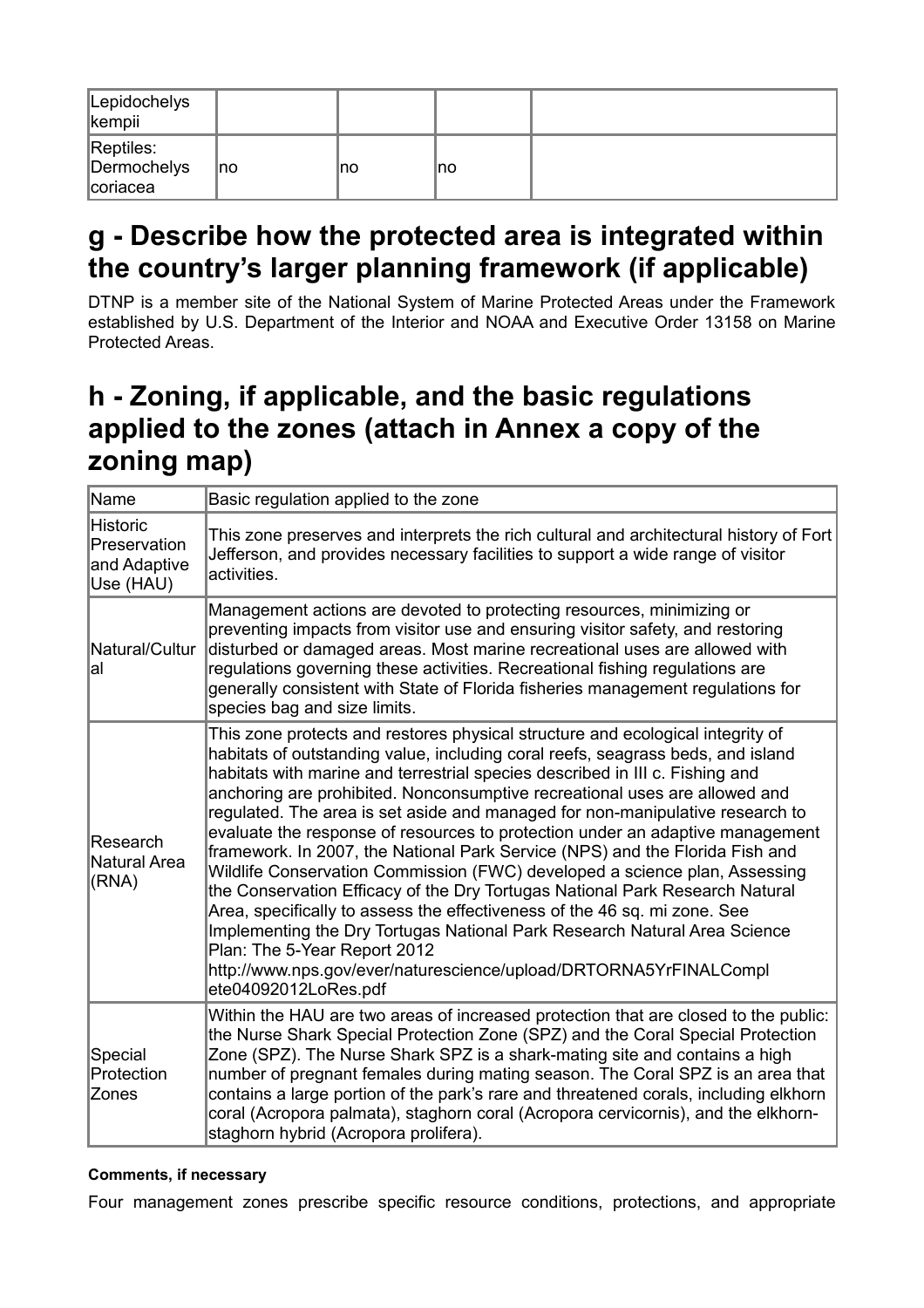visitor experiences to be achieved in each particular area of DTNP. Each zone specifies physical, biological, and social conditions, types and levels of visitor use, and management actions deemed appropriate to support these conditions and uses. The zones are:

1) Historic Preservation and Adaptive Use (HAU)– This zone preserves and interprets the rich cultural and architectural history of Fort Jefferson, and provides necessary facilities to support a wide range of visitor activities.

2) Natural/Cultural – Management actions are devoted to protecting resources, minimizing or preventing impacts from visitor use and ensuring visitor safety, and restoring disturbed or damaged areas. Most marine recreational uses are allowed with regulations governing these activities. Recreational fishing regulations are generally consistent with State of Florida fisheries management regulations for species bag and size limits.

3) Research Natural Area (RNA) – This zone protects and restores physical structure and ecological integrity of habitats of outstanding value, including coral reefs, seagrass beds, and island habitats with marine and terrestrial species described in III c. Fishing and anchoring are prohibited. Nonconsumptive recreational uses are allowed and regulated. The area is set aside and managed for non-manipulative research to evaluate the response of resources to protection under an adaptive management framework. In 2007, the National Park Service (NPS) and the Florida Fish and Wildlife Conservation Commission (FWC) developed a science plan, Assessing the Conservation Efficacy of the Dry Tortugas National Park Research Natural Area, specifically to assess the effectiveness of the 46 sq. mi zone. See Implementing the Dry Tortugas National Park Research Natural Area Science Plan: The 5-Year Report 2012 http://www.nps.gov/ever/naturescience/upload/DRTORNA5YrFINALCompl ete04092012LoRes.pdf

4) Special Protection Zones – Within the HAU are two areas of increased protection that are closed to the public: the Nurse Shark Special Protection Zone (SPZ) and the Coral Special Protection Zone (SPZ). The Nurse Shark SPZ is a shark-mating site and contains a high number of pregnant females during mating season. The Coral SPZ is an area that contains a large portion of the park's rare and threatened corals, including elkhorn coral (Acropora palmata), staghorn coral (Acropora cervicornis), and the elkhorn-staghorn hybrid (Acropora prolifera).

## **i - Enforcement measures and policies**

Special regulation to implement provisions and management zones under the GMP, including the RNA, were published in Code of Federal Regulations in 2007 at 36 CFR Part 7. Park Rangers are commissioned law enforcement officers empowered to enforce laws and regulations governing DTNP.

## **j - International status and dates of designation (e.g. Biosphere Reserve, Ramsar Site, Significant Bird Area, etc.)**

| International status             |    | Date of designation |
|----------------------------------|----|---------------------|
| Biosphere reserve                | no |                     |
| Ramsar site                      | no |                     |
| Significant bird area            | no |                     |
| World heritage site (UNESCO)  no |    |                     |
| lOthers:                         | no |                     |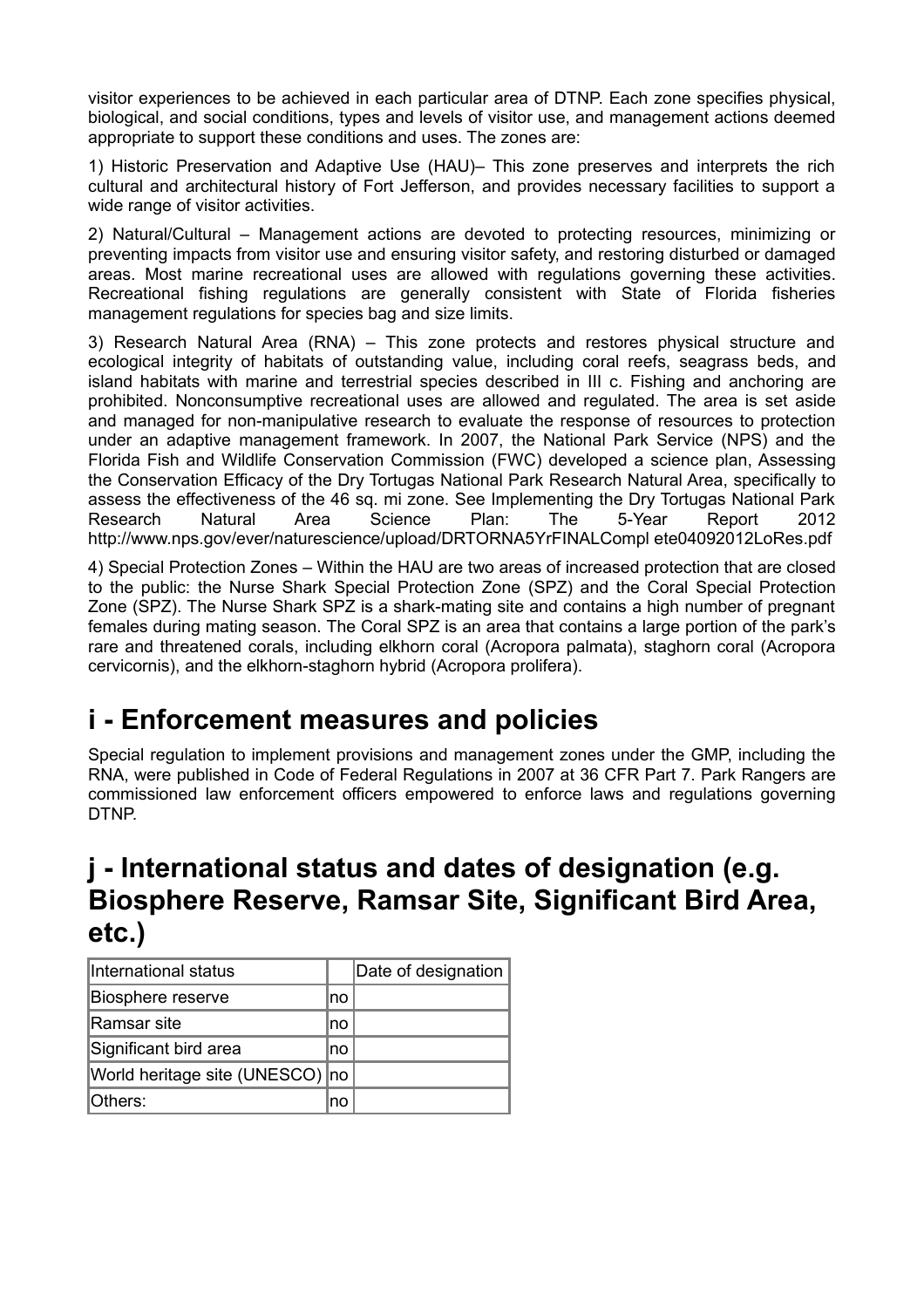## **k - Site's contribution to local sustainable development measures or related plans**

DTNP is a separate MPA located entirely within the boundary of NOAA Florida Keys National Marine Sanctuary. The Tortugas Ecological Reserve in the Sanctuary is a 518-km2 (200 mi2) notake marine area consisting of two non-contiguous sections: Tortugas North Ecological Reserve (TNER) and Tortugas South Ecological Reserve (TSER). The TNER is adjacent to DTNP and the TSER is southwest of DTNP. The goal of the reserve is to protect large contiguous and diverse habitats to preserve biological diversity, maintain resource quality, and to replenish surrounding areas. The DTNP RNA adds 119 km2 (46 mi2) no-take area of shallow coral reef and seagrass habitats with high levels of biological connectivity with both the TSER and TNER. NPS collaborates with NOAA and other state, federal and academic partners with management roles and scholarly interests in scientific study of the region

#### Ressources How many/how Comments/description Human ressources Permanent staff 12 Staff consists of a site manager and 12 permanent employees who perform various functions and duties including natural and cultural resource management, education and interpretation, facilities maintenance, and enforcement. Seasonal employees and volunteers also assist park staff with these functions. Volunteers Partners Physical ressources **Equipments** Boats, fuel storage, and water and waste Fort Jefferson occupies Garden Key along treatment plants. A 110-foot vessel. with facilities and infrastructure including lighthouses and other historic structures, campgrounds, residential housing, offices, visitor center, docks, boats, fuel storage, and water and waste treatment plants. A 110-foot vessel supplies the park and provides a platform for marine research and maintenance activities. Infrastructures Lighthouses and other historic structures, campgrounds, residential housing, offices, visitor center,docks. Financial ressources Present sources 2012 budget: \$1.764 of funding million U.S. The Park operational budget is subject to annual appropriations by U.S. Congress as part of the Operations of the National Park System under the U.S. Department of the Interior. 2012 budget: \$1.764 million U.S. **Sources** expected in the NA future Annual budget |Annual budget |<br>|1764000<br>|

## **l - Available management resources for the area**

## **Conclusion Describe how the management framework outlined above is adequate to achieve the ecological and socio-economic objectives that were established for the site (Guidelines and Criteria Section C/V).**

The management and operations of DTNP are aligned to achieve NPS Management Policies and park level mandates to: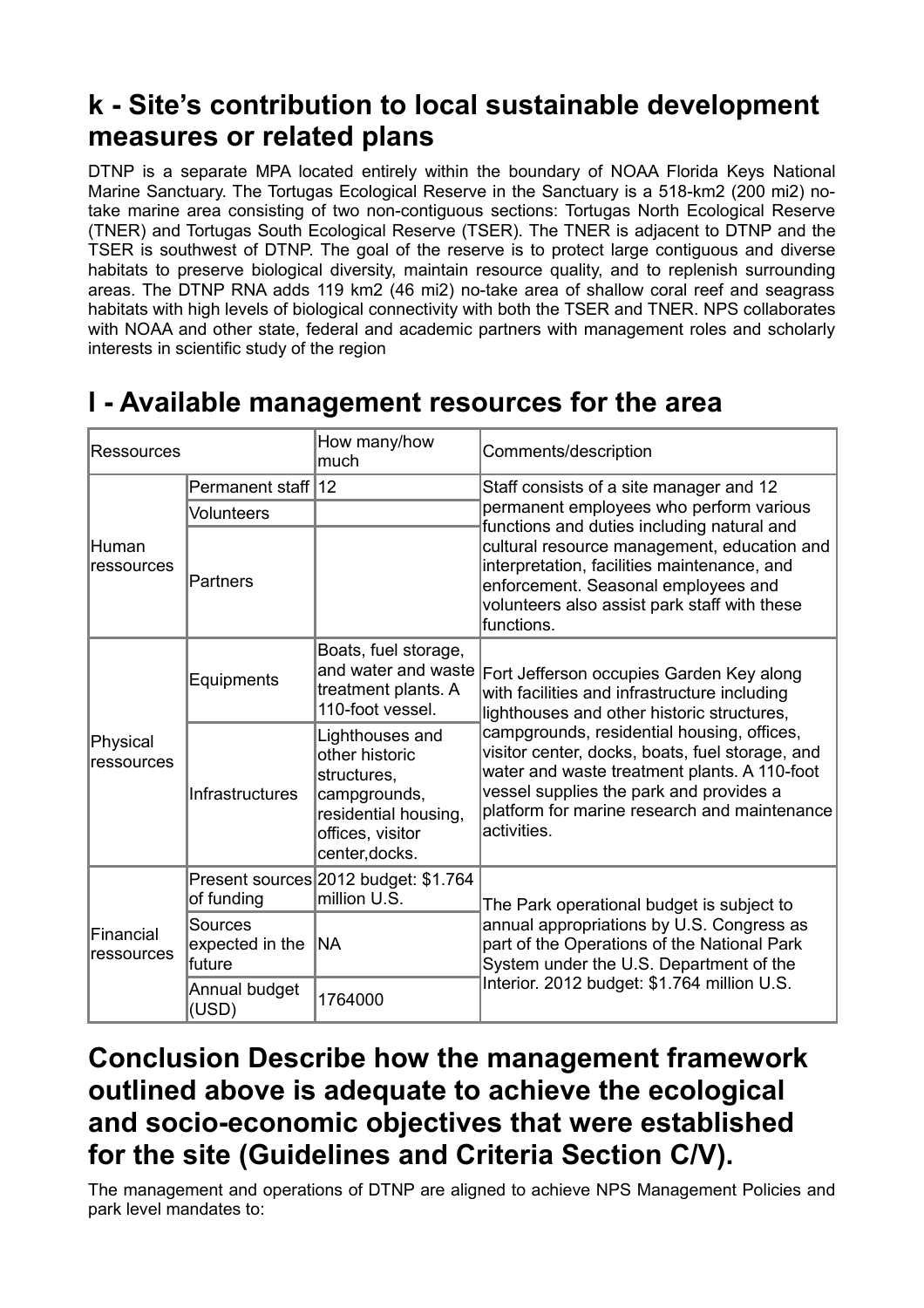· Prevent impairment of park resources and values;

· Provide best available scientific information for making decisions and for exercising key authorities;

· Emphasize consultation and cooperation with local/state/tribal/federal entities;

· Utilize best contemporary business practices and sustainability;

· Provide for appropriate use and enjoyment of park resources, including education and interpretation

· Pass on to future generations natural, cultural, and physical resources that meet desired conditions better than they do today, along with improved opportunities for enjoyment.

## **Chapter 7. MONITORING AND EVALUATION**

#### **In general, describe how the nominated site addresses monitoring and evaluation**

The NPS South Florida/Caribbean Network (SFCN) Vital Signs Monitoring Plan measures selected ecological indicators for trends in resource condition at DTNP. NPS defines a vital sign as a "subset of physical, chemical, and biological elements and processes of park ecosystems that are selected to represent the overall health or condition of park resources, known or hypothesized effects of stressors, or elements that have important human values." See <http://science.nature.nps.gov/im/units/sfcn/monitoring.cfm>

#### **What indicators are used to evaluate management effectiveness and conservation success, and the impact of the management plan on the local communities**

| Indicators by<br>category | Comments                                                                                                                                                                                                                                                                                                                                                                                                                                                                                                                                                                                                                          |  |  |  |  |  |
|---------------------------|-----------------------------------------------------------------------------------------------------------------------------------------------------------------------------------------------------------------------------------------------------------------------------------------------------------------------------------------------------------------------------------------------------------------------------------------------------------------------------------------------------------------------------------------------------------------------------------------------------------------------------------|--|--|--|--|--|
|                           | Evaluation of management effectiveness                                                                                                                                                                                                                                                                                                                                                                                                                                                                                                                                                                                            |  |  |  |  |  |
| IN/A                      | N/A                                                                                                                                                                                                                                                                                                                                                                                                                                                                                                                                                                                                                               |  |  |  |  |  |
| protected area            | Evaluation of conservation measures on the status of species populations within and around                                                                                                                                                                                                                                                                                                                                                                                                                                                                                                                                        |  |  |  |  |  |
| lSeabird<br>Monitoring    | Ongoing seabird projects within DTNP include monitoring of Brown Noddy and<br>Sooty Tern colonies with point-count methods, monitoring of Neotropical migrants<br>by private parties, and direct counting of Brown Pelican, Masked Booby, and<br>Magnificent Frigatebird colonies. A conceptual ecological model and draft<br>monitoring plan have been developed for monitoring seabirds at DTNP and three<br>other parks in the network to include: (1) monitoring colonies and nesting status<br>of birds at historic long-term sites and (2) monitoring populations and distributions<br>of wading birds at a regional scale. |  |  |  |  |  |
| Sea Turtle<br>Monitoring  | Annual monitoring surveys of sea turtle nests were conducted between 1979?<br>2003 by the Florida Fish and Wildlife Conservation Commission (FWC). Annual<br>nesting surveys by DTNP have recorded activity since 2009.                                                                                                                                                                                                                                                                                                                                                                                                           |  |  |  |  |  |
| Quantify<br>changes       | Quantify changes in the abundance and size-structure of exploited species within<br>the Research Natural Area (RNA) relative to adjacent areas.                                                                                                                                                                                                                                                                                                                                                                                                                                                                                   |  |  |  |  |  |
| Monitor                   | Monitor the immigration and emigration of targeted species in the Research<br>Natural Area (RNA)                                                                                                                                                                                                                                                                                                                                                                                                                                                                                                                                  |  |  |  |  |  |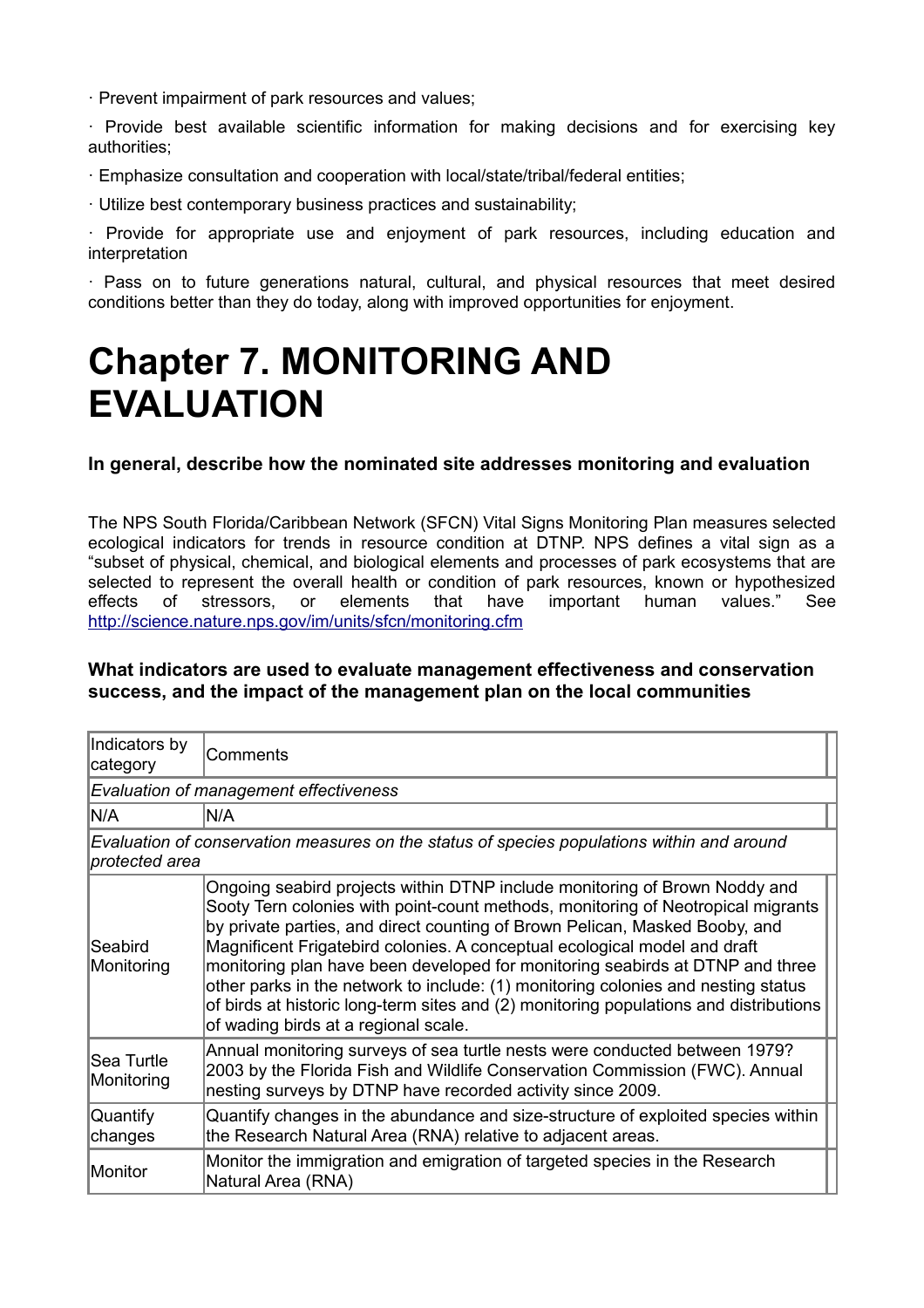| Monitor<br>changes                                                                                                | Monitor changes in species composition and catch rates of exploited species<br>throughout the surrounding region.                                                                                                                                                                                                                                                                                                                                                                                                                                                                                                                                                                                           |  |  |  |
|-------------------------------------------------------------------------------------------------------------------|-------------------------------------------------------------------------------------------------------------------------------------------------------------------------------------------------------------------------------------------------------------------------------------------------------------------------------------------------------------------------------------------------------------------------------------------------------------------------------------------------------------------------------------------------------------------------------------------------------------------------------------------------------------------------------------------------------------|--|--|--|
| Assess<br>reproductive<br>potential                                                                               | Assess reproductive potential of exploited species by evaluating egg production<br>and larval dispersal.                                                                                                                                                                                                                                                                                                                                                                                                                                                                                                                                                                                                    |  |  |  |
| larea                                                                                                             | Evaluation of conservation measures on the status of habitats within and around the protected                                                                                                                                                                                                                                                                                                                                                                                                                                                                                                                                                                                                               |  |  |  |
| Coral<br>Monitoring                                                                                               | The SFCN is monitoring coral reef communities within DTNP to evaluate trends in<br>key benthic community indicators. Randomly selected coral reef sites are<br>monitored with a high-definition video camera to quantify trends in living coral by<br>species, macroalgae, turf algae, crustose coralline algae, octocorals, and<br>sponges. Additional field data are collected on coral disease, abundance of<br>longspined sea urchins (an important algal grazer), stony coral species diversity,<br>rugosity, and reef-depth water temperature. A wide range of coral monitoring<br>activities is conducted by State of Florida, federal agencies and universities.<br>These are described in Table 1. |  |  |  |
| Evaluate the<br>leffects                                                                                          | Evaluate the effects of Research Natural Area (RNA)implementation on marine<br>benthic biological Communities.                                                                                                                                                                                                                                                                                                                                                                                                                                                                                                                                                                                              |  |  |  |
| Evaluation of conservation measures on the status of ecological processes within and around the<br>protected area |                                                                                                                                                                                                                                                                                                                                                                                                                                                                                                                                                                                                                                                                                                             |  |  |  |
| IN/A                                                                                                              | N/A                                                                                                                                                                                                                                                                                                                                                                                                                                                                                                                                                                                                                                                                                                         |  |  |  |
| Evaluation of the impact of the management plan on the local communities                                          |                                                                                                                                                                                                                                                                                                                                                                                                                                                                                                                                                                                                                                                                                                             |  |  |  |
| Incorporate<br>social<br>sciences                                                                                 | Incorporate social sciences into the RNA science program.                                                                                                                                                                                                                                                                                                                                                                                                                                                                                                                                                                                                                                                   |  |  |  |

## **Chapter 8. STAKEHOLDERS**

**Describe how the nominated site involves stakeholders and local communities in designation and management, and specify specific coordination measures or mechanisms currently in place** 

| Stackeholders<br>linvolvement | Involvement | Description of<br>linvolvement                                        | Specific<br>coordination<br>measures | Comments (if any)                                                                                                                                                                                                                                                                  |
|-------------------------------|-------------|-----------------------------------------------------------------------|--------------------------------------|------------------------------------------------------------------------------------------------------------------------------------------------------------------------------------------------------------------------------------------------------------------------------------|
| Institutions                  | yes         | DTNP works with<br>state, local<br>governments and<br>constituencies. |                                      | DTNP works with state and<br>local governments,<br>nongovernmental<br>organizations, the academic<br>community, and visitors and<br>constituencies to expand<br>organizational capacity to<br>manage DTNP and further<br>public support and<br>involvement in park<br>stewardship. |
| Public                        | yes         | DTNP works with<br>visitors.                                          |                                      |                                                                                                                                                                                                                                                                                    |
| Decision-makers               | no          |                                                                       |                                      |                                                                                                                                                                                                                                                                                    |
| Economic-sectors              | no          |                                                                       |                                      |                                                                                                                                                                                                                                                                                    |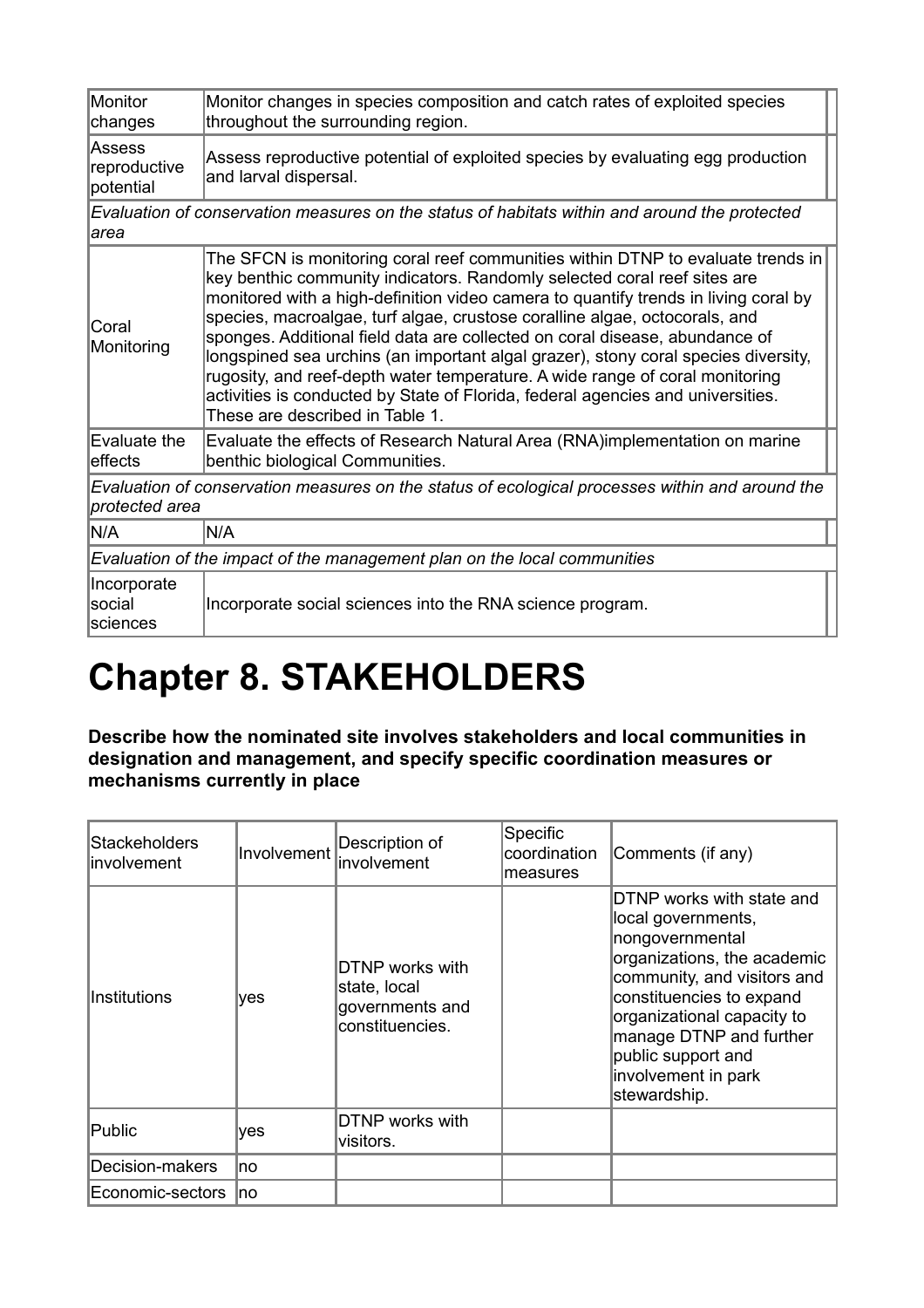| Local communities no |     |                                                                                    |  |
|----------------------|-----|------------------------------------------------------------------------------------|--|
| <b>Others</b>        | ves | DTNP works with<br>nongovernmental<br>organizations, the<br>academic<br>community, |  |

## **Chapter 9. IMPLEMENTATION MECHANISM**

**Describe the mechanisms and programmes that are in place in regard to each of the following management tools in the nominated site (fill only the fields that are relevant for your site)** 

| Management<br>tools                                                                  |     | Existing Mechanisms and programmes in place                                                                                                                                                                                                                                                                                                                                                                                                                                                                                                                                                                                                                     | Comments<br>(if any) |
|--------------------------------------------------------------------------------------|-----|-----------------------------------------------------------------------------------------------------------------------------------------------------------------------------------------------------------------------------------------------------------------------------------------------------------------------------------------------------------------------------------------------------------------------------------------------------------------------------------------------------------------------------------------------------------------------------------------------------------------------------------------------------------------|----------------------|
| Public<br>awareness,<br>education, and<br>information<br>dissemination<br>programmes | yes | The DTNP has a web page at www.nps.gov/drto with<br>background on natural and cultural resources and<br>information on visiting the Park. DTNP adopted a Long<br>Range Interpretive Plan in 2003 to communicate and<br>interpret the cultural and natural resources of the Park to<br>visitors and the public at large. DTNP provides<br>presentations, tours and activities led by Park Rangers,<br>visitor center exhibits and displays, and print and<br>electronic media. DTNP and Everglades NP also co-<br>sponsor exhibits with NOAA at the Florida Keys Eco-<br>Discovery Center in Key West, Florida.                                                  |                      |
| Capacity building<br>of staff and<br>management                                      | yes | The Fundamentals training program introduces<br>employees to the NPS' universal competencies, identified<br>by the NPS leadership as critical in job success and in<br>helping fulfill the National Park Service mission. The<br>Natural Resource Career Academy, along with six others<br>in the National Park Service, is currently being developed<br>to provide a developmental pathway for employees to<br>reach levels of proficiency within their career track based<br>on the competencies of their positions.                                                                                                                                          |                      |
| Research, data<br>storage, and<br>analysis                                           | ves | DTNP and South Florida Natural Resource Center staff<br>compiles and analyzes scientific information from NPS<br>and external sources. See<br>http://www.nps.gov/ever/naturescience/sfnrc.htm The<br>NPS South Florida/Caribbean Network (SFCN) obtains,<br>maintains and analyzes inventories, maps and<br>cartographic information, and monitoring data for DTNP<br>and other National Park System Units in region, under<br>standards of the NPS Inventory and Monitoring Program.<br>Any entity conducting research activities in DTNP must<br>first obtain a research permit from the Park. See<br>http://www.nps.gov/ever/naturescience/sfnrc_permits.htm |                      |
| Surveillance and<br>enforcement                                                      | ves | DTNP works closely with the U.S. Coast Guard on<br>surveillance and enforcement of U.S. maritime and<br>immigration laws, and with NOAA Florida Keys National                                                                                                                                                                                                                                                                                                                                                                                                                                                                                                   |                      |